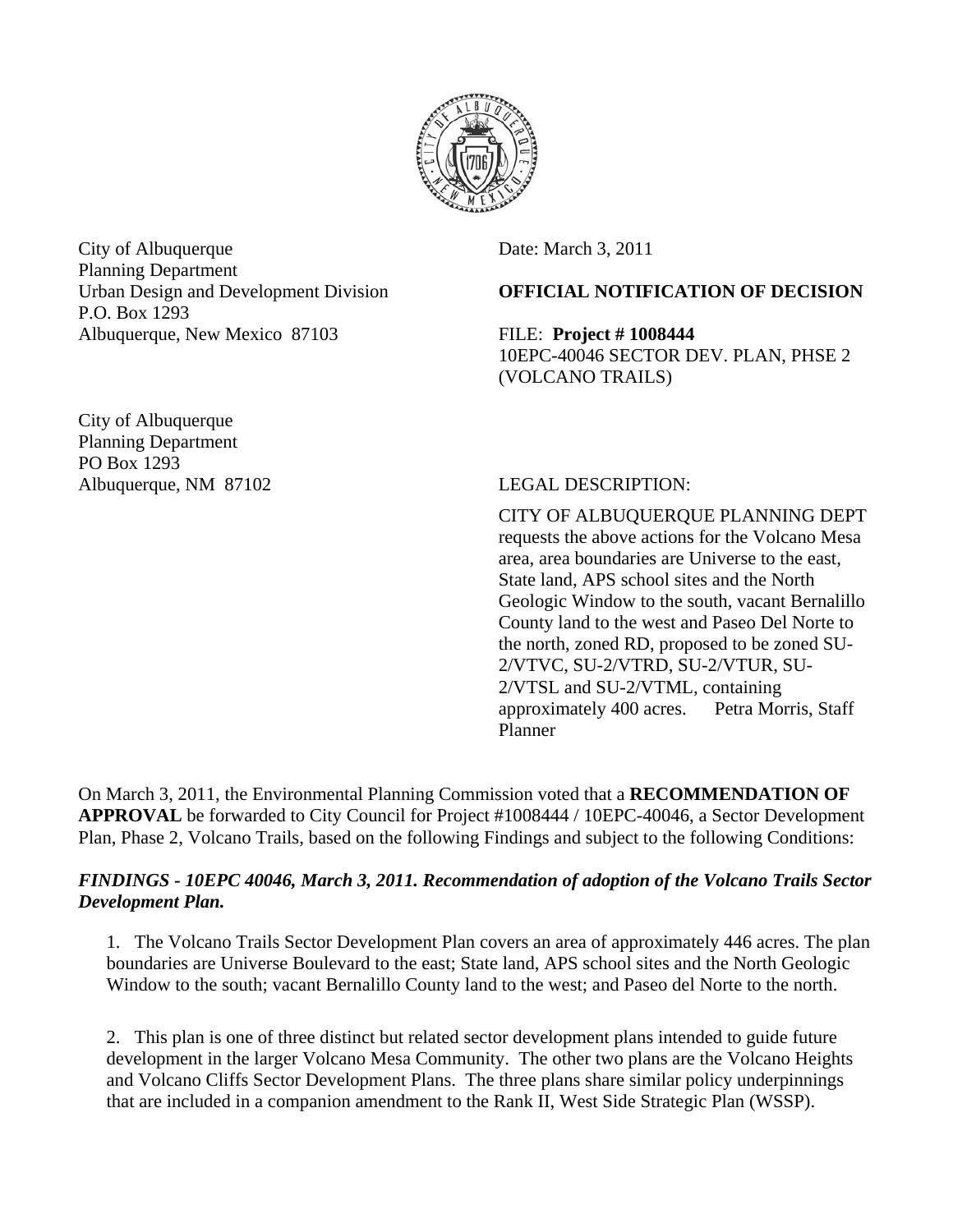3. Volcano Trails Sector Development Plan currently contains RD zoning and proposes SU-2 VT Village Center (VTVC), SU-2 VT Residential Developing area (VTRD), SU-2 VT Urban Residential (VTUR), SU-2 VT Small Lot Residential (VTSL), SU-2 VT Medium Lot Residential (VTML), as well as General Design Standards and General regulations that are associated to varying degrees with all properties within the Volcano Trails SDP boundary.

4. The Volcano Trails Sector Development Plan supports the following goals and policies in the Albuquerque/Bernalillo County Comprehensive Plan:

- a. Policies II.B.5.a, c, d, h, i, k, m: through the proposed Neighborhood Activity Center for the Village Center, the mix of uses proposed in order to provide neighborhood services, retail, and higher-density housing in specific locations in the Volcano Trails area, the proposed treatment for the arroyos, and zoning regulations that ensure development will not be visually intrusive- (i.e. restrictions on height, color, and reflectivity);
- b. Policies II.B.1.c, f, j: through the location of the least intense zoning adjacent to Major Public Open Space, the General Standards that address colors, heights, reflectivity and fencing adjacent to the Petroglyph National Monument, the General Standards that address arroyo treatment, and the recognition of the developer's proposals for open space corridors, parks, and trails;
- c. Policy II.C.6.c: through the language in General Standards that address petroglyphs and archeological sites;
- d. Policies II.C.8.a, b, d, e: through the General Standards protecting rock outcroppings; development buffers and low-intensity zoning nearest to the Petroglyph National Monument, arroyos, and Major Public Open Space; the proposed naturalistic arroyo treatment; General Standards requiring street trees and native and xeric plants for landscaping; and zoning regulations that ensure development will not be visually intrusive (i.e. restrictions on height, color, and reflectivity);
- e. Policies II.C.9.b, e: through the proposed zoning, the proposed naturalistic arroyo treatment, and the proposed road network, and through the employment opportunities provided by the Village Centers;
- f. Policies II.D.6. a, g: through the small business and employment opportunities provided by the mixed use areas and the Village Centers.

5. The Volcano Trails Sector Development Plan supports the following policies in the West Side Strategic Plan:

a. Policy 1.1 through the high-density and non-residential uses to be located in proposed nodes;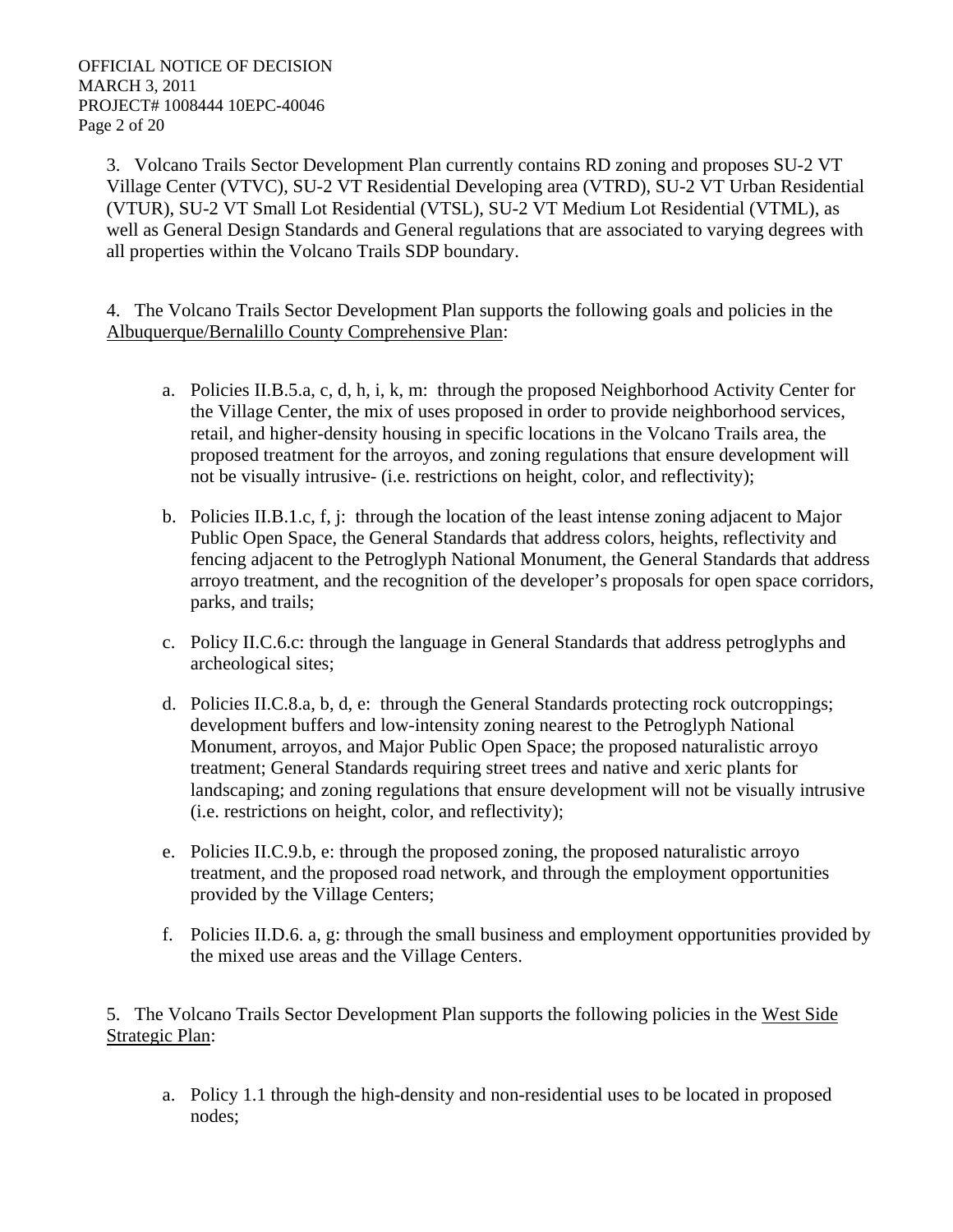- b. Policies 7.7, 10.1, and 10.3 through the General Standards for naturalistic arroyo treatment; and
- c. The applicable text amendment to the West Side Strategic Plan for the Volcano Mesa Community was not provided to the EPC as it was not yet effective in time for the March 03, 2011 public hearing. Planning staff will be preparing and forwarding appropriate, additional WSSP findings for the City Council's consideration.

6. The Volcano Trails Sector Development Plan supports the following policies in the Northwest Mesa Escarpment Plan Policies 20, 21 and 23 through the Zoning and General Standards in the Volcano Trails SDP, written to avoid visually intrusive development and the recognition of the developer's proposed open space and scenic corridors for the Volcano Trails area.

7. The Volcano Trails Sector Development Plan supports the Proposed Trails Map on page 22 and the intent of the Rank II Trails and Bikeways Facility Plan through the expansion of the trail network in this area.

8. The Volcano Trails Sector Development Plan supports the Rank II Facility Plan for Electric Service Transmission and Subtransmission Facilities, through the addition of language provided by PNM to address the address utility easements, landscaping, and access to public utility facilities.

9. The Volcano Trails Sector Development Plan supports the Rank II City of Albuquerque Major Public Open Space Facility Plan policies B2-G, B2-K, C-3 and Figure 4-1 through policies that address the environment and open space and design and zoning regulations that ensure appropriate transitions from developed areas to open space.

10. The Volcano Trails Sector Development Plan supports the Rank II Facility Plan for Arroyos: Multiple Use of Albuquerque's Arroyos and their Floodplains policies II.B. Drainage 1, II.B. Multiple Use 1, II.C.2, II.C.3, II.D.2, II.F.4 through the proposed naturalistic treatment for arroyos and General Design Standards protecting the opportunity for trails along arroyos.

11. The Volcano Trails Sector Development Plan is justified per Resolution 270-1980. The proposed zoning is more advantageous to the community because it furthers applicable goals and policies in the Comprehensive Plan, the WSSP and the NWMEP. The proposed zoning is designed to create a healthy community that contains a mix of uses, is transit accessible, bicycle friendly, and encourages pedestrian activity.

a. The zone changes proposed by the Volcano Trails SDP are consistent with furthering the health, safety, morals and general welfare of the city. The purpose of the SDP is to ensure that the area develops in such a way as to further the goals and policies of the Comprehensive Plan and other applicable plans – in this case the WSSP and the NWMEP.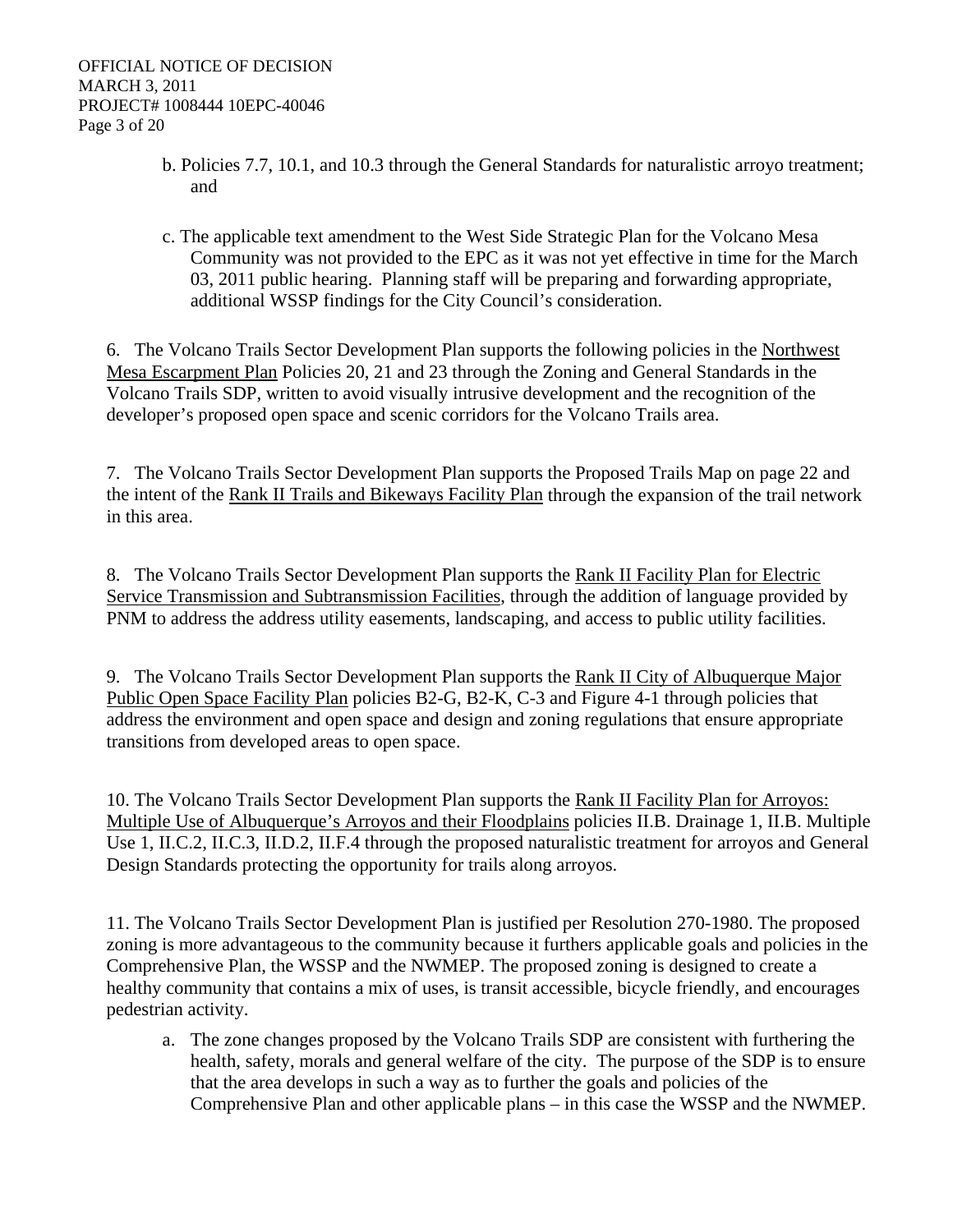The plan proposes residential, commercial, office, and neighborhood service uses in a pattern designed to support transit.

- b. The proposed zoning changes will provide the area with stability. The Volcano Trails SDP area is currently zoned RD, which allows a range of densities, intensities, and uses with no requirement for coordination and/or planning. The proposed zoning for the SDP is designed to reflect the platting, the unique location of the area, and the road network and conditions while encouraging neighborhood services and retail in designated areas to serve Volcano Trails residents and surrounding neighbors. The proposed zoning is designed to ensure that non-residential uses, mixed uses, multifamily residential development, townhouses, and single-family uses all develop in a pattern and location that encourage and support a stable built environment.
- c. The proposed Volcano Trails SDP supports applicable goals and policies in the Comprehensive Plan, West Side Strategic Plan, the Northwest Mesa Escarpment Plan, the Trails and Bikeways Facility Plan, the Facility Plan for Electric Service, and the Facility Plan for Arroyos as outlined in previous findings 4 - 10.
- d. The existing zoning is inappropriate because:

1. The U.S. Congress created the Petroglyph National Monument after the establishment of the existing zoning. The proposed zoning responds to and endeavors to minimize adverse impacts on the Petroglyph National Monument while allowing private property to be developed; and

2. The proposed zoning would be more advantageous to the community because it furthers applicable goals and policies in the Comprehensive Plan, the WSSP and the NWMEP. The proposed zoning is designed to create a healthy community that contains a mix of uses, is transit accessible and bicycle friendly, and encourages pedestrian activity, as described in the preceding analysis.

- e. The proposed zoning does not contain uses that would be harmful to adjacent properties, neighbors, or the community. Per the Zone Code, non-residential properties are required to buffer residential properties when they meet.
- f. None of the Plan's zone changes require major capital expenditures.
- g. The cost of land is not discussed in the Plan.
- h. The location of mixed-use and higher-density residential zoning is related to the vision proposed for the whole Volcano Mesa area.
- i. The proposed zone changes will not create spot zones or strip zones.

12. The Environmental Planning Commission has reviewed the Volcano Trails Sector Development Plan and received presentations and testimony from Planning staff, commenting City departments and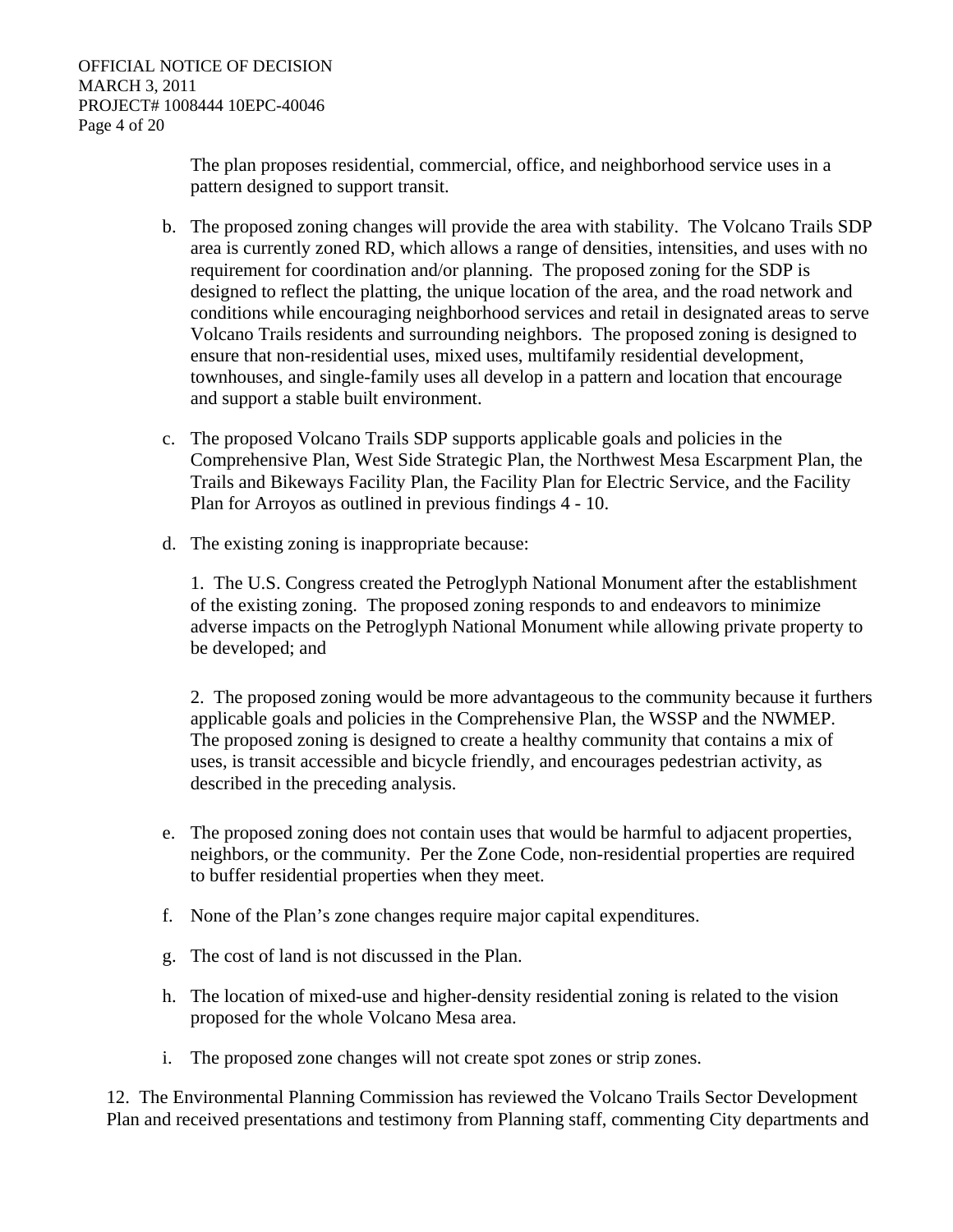OFFICIAL NOTICE OF DECISION MARCH 3, 2011 PROJECT# 1008444 10EPC-40046 Page 5 of 20

> other agencies, property owners, interested parties, and the general public at three separate public hearings on 02 September 2010, 04 November 2010, and 03 March 2011.

#### *RECOMMENDATION – 10EPC 40046, March 3, 2011*

**THAT A RECOMMENDATION OF APPROVAL BE FORWARDED TO THE CITY COUNCIL of 10EPC 40046, the Volcano Trails Sector Development Plan, based on the preceding Findings and subject to the following Conditions.**

#### *CONDITIONS FOR RECOMMENDATION OF APPROVAL- Project # 1008444 10EPC 40044 March 3, 2011*

*[Note 1: Numbers in brackets reference the line item in the Public Comments Spreadsheet prepared for the November 4, 2010 EPC Hearing.* 

*Note 2: Page numbers refer to the initial July 2010 draft as JD-# and the March 2011 redline as RL- #.* 

*Note 3: Please see the associated red-line version of the draft Plan, where the following conditions 1- 61 are reflected in red text to indicate their association with the November 4, 2010 hearing, and conditions 62-126 are reflected in blue text to indicate that they have been proposed by staff subsequent to the November 4, 2010 hearing.]* 

- 1. Throughout the VTSDP, replace all references to "City of Albuquerque Water Conservation Office" with "Albuquerque Bernalillo County Water Utility Authority". [7]
- 2. In the VTSDP, the phrase "Town Center" shall be removed from Exhibits 4 and 7. [9]
- 3. Throughout the VTSDP, verify the appropriate use of "should" versus "shall" and revise as necessary. [11]
- 4. In the VTSDP verify accuracy of "Building Placement Diagrams" for each zone and modify as necessary. [409]
- 5. In all zones of VTSDP verify that the formatting of "minimum" dimensions is consistent and modify as necessary. [411]
- 6. In the VTSDP, delete Exhibit 2 on page JD-2/RL-2 as well as all references to Exhibit 2. Renumber exhibits and references to exhibits accordingly. [316]
- 7. On page JD-2/RL-2 of the VTSDP, in the first paragraph in the "Plan Area" section, delete "400 acre" and insert in lieu thereof "approximately 446-acre". [317]
- 8. On page JD-3/RL-3 of the VTSDP, Exhibit 3, add new labels and pattern designations for "Petroglyph National Monument" and "Major Public Open Space". Add patterns for all other categories in the legend. [318]
- 9. On page JD-4/RL-5 of the VTSDP, amend Exhibit 4 (now 5) to show the full limits of the frontage road system that are proposed along Paseo del Norte. [319]
- 10. On page JD-5/RL-6 of the VTSDP, change the base map in Exhibit 5 by removing open space, APS, and State of NM lands. [320]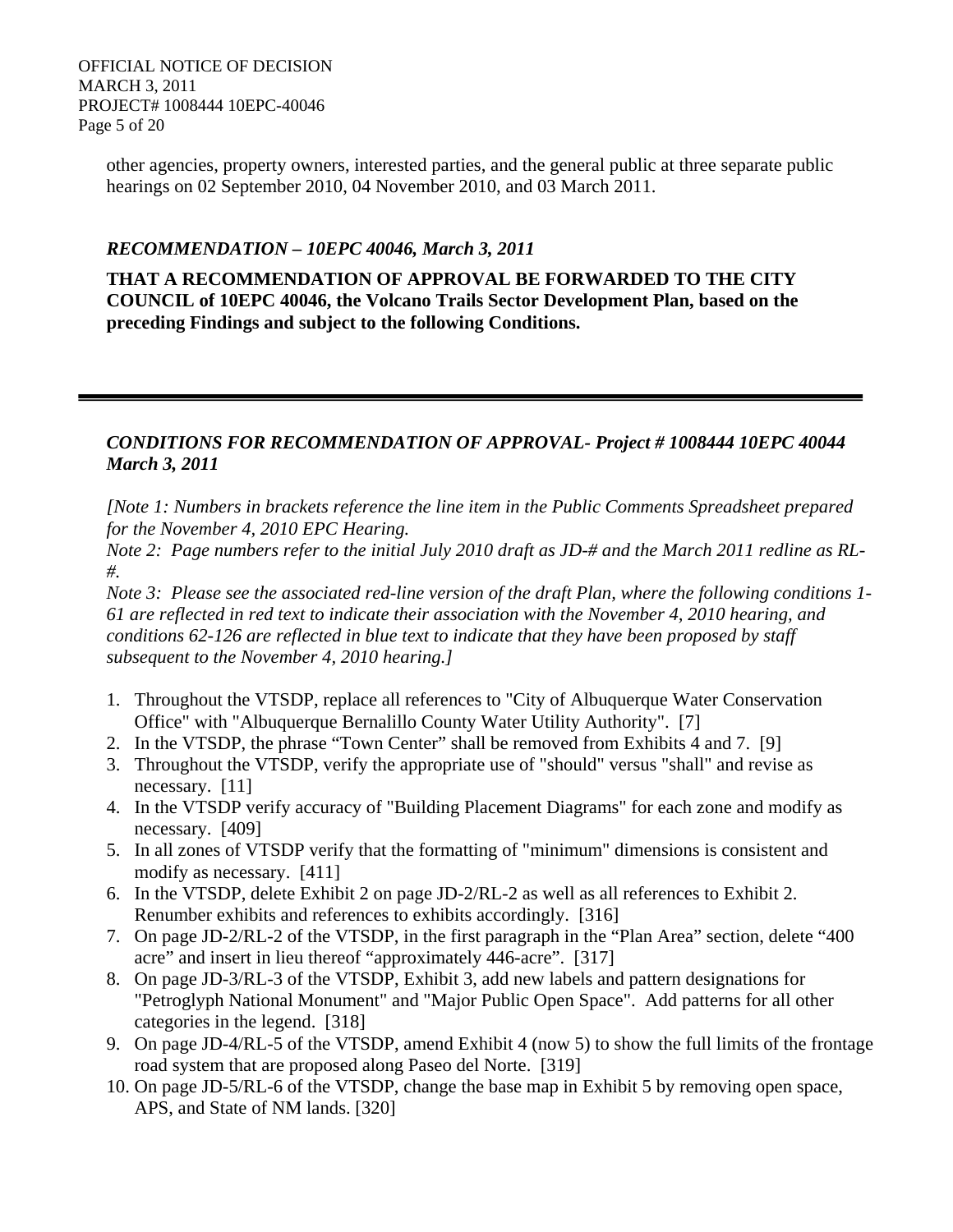- 11. On page JD-5/RL-4&7 of the VTSDP, insert missing information to be provided by The Trails. [321]
- 12. On page JD-5/RL-6 of VTSDP in the title for Exhibit 5 (now 6) insert "Volcano" before "Trails". [322]
- 13. On page JD-5/RL-7 of the VTSDP, add a new Exhibit 6 (now 7), On-Street Bikeways Network, showing the locations of on-street bicycle lanes and/or routes within the Plan area. Renumber and amend references to subsequent Exhibits accordingly. [323]
- 14. On page JD-6/RL-8 of the VTSDP, insert missing information to be provided by The Trails. [325]
- 15. On page JD-9/RL-14 of VTSDP in the second sentence under goal "Create Healthy Residential Neighborhoods" add a close quotation mark after "street" and before "and". [327]
- 16. On page JD-9/RL-15 of the VTSDP, in the section called "Create Neighborhood Edge/Transitions from Open Space areas and the Petroglyph National Monument" amend the first two sentences as follows: "Landscaping and roads are transitions from open space and the Petroglyph National Monument to the built environment. Roads or other buffer areas should be planned as a transition from Major Public Open Space and the Monument to residential or commercial development." [326]
- 17. On page JD-12/RL-18 of the VTSDP, add the following: "Section B-General Standards in this Chapter contains additional standards that apply across different zones. Properties zoned SU-2/VTVC, SU-2/VTUR, SU-2/VTSL, SU-2/VTML, and SU-2/VTRD must comply with the provisions of the General Standards section, as applicable." [407]
- 18. On page JD-14/RL-20 of the VTSDP, in the section called ""Permitted Modifications"" replace ""modifications"" with ""deviations"" throughout. In the last sentence, delete ""in Table 2, Modification"" and insert in lieu thereof ""below"". [341]
- 19. On page JD-15/RL-20 of the VTSDP, delete Table 2 and insert in lieu thereof the following: "**Deviations.** Unless otherwise restricted within this Plan, deviations from dimensional standards shall be handled as follows:

Minor: Deviations from any dimensional standard of up to 10% or from any nondimensional standard may be approved by the Planning Director or his/his designee.

Major: Any deviations of 10-20% from any dimensional standard or to permitted and prohibited uses shall be reviewed by the EPC via the site development plan approval process; deviations of 20% or more are not allowed. In order for the EPC to grant the deviation(s) and approve the site development plan, the applicant must demonstrate that 1) the original standard( $s$ ) cannot be reasonably met without substantial hardship due to the uniqueness of the site, and 2) applicable goals and policies of the Volcano Trails Sector Development Plan are still met, even with the proposed deviation(s)."  $[341]$ 

- 20. On page JD-11/RL-21 of the VTSDP, in the section called "SU-2 Trails/Village Center" insert the following after "small park": "(parks smaller than 2 acres shall be privately owned and maintained)". [329]
- 21. On page JD-12/RL-21 of VTSDP after "SU-2/SU-1 for Open Space" delete "Open Space areas are dedicated City property". [330]
- 22. On page JD-13/RL-24 of VTSDP in the legend for Exhibit 7 (now 9) delete "SU-2/SU-1 for Open Space" and insert in lieu thereof "SU-2 Volcano Trails Open Space". Make the same change on the map where it says "SU-2/SU-1 Open Space". [332]
- 23. On page JD-13/RL-24 of the VTSDP in Exhibit 7 (now 9) insert "SU-2" before "RD Residential and Related Uses Zone, Developing Area" in the legend. [333]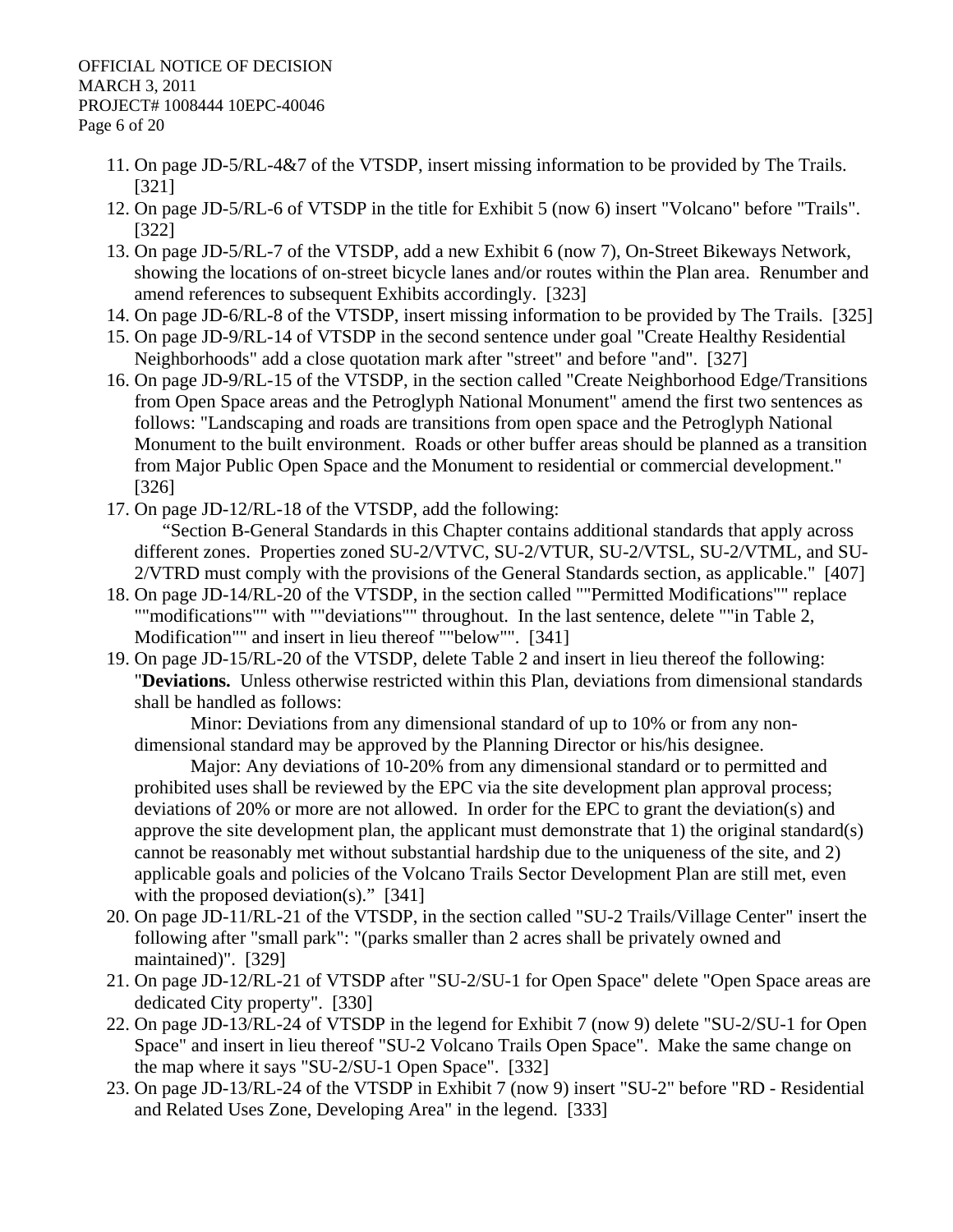- 24. On page JD-15/RL-25 of VTSDP in section 3 "The Zones" delete the last sentence which reads "The SU-2 RD and SU-2 SU-1 Open Space zones are regulated by the City Zoning Code with the following exceptions:". [340]
- 25. On page JD-15/RL-25 of the VTSDP, rewrite the "Previously Omitted Standards" section to clarify what regulations prevail in Unit 2, Phase 1 of the Trails. [342]
- 26. On page JD-16/RL-26 of the VTSDP, Permitted Uses, 1.a., delete the text and insert in lieu thereof: "A minor second dwelling unit up to 650 square feet shall be permitted except in the front yard." [8]
- 27. On page JD-16/RL-26 of VTSDP under the subheading "Development Densities/Intensities" 1.c.i and 1.c.ii delete the word "average". [346]
- 28. On page JD-16/RL-26 of the VTSDP, in the section called "Development Densities" delete "1.5 FAR" after "2. Maximum" and insert in lieu thereof "None". [348]
- 29. On page JD-16/RL-26 of the VTSDP in section 1. c.iii under "Development Densities", add the following sentence after the first sentence: "Undevelopable land shall be defined as land that is not suitable for cut or fill and includes, but is not limited, to significant rock outcroppings as defined within this plan." [349]
- 30. On page JD-17/RL-28 of VTSDP in the section called "Landscape Requirements" 1. c. delete the last sentence "Walls may be up to 4 feet high within the front yard setback of residential buildings." and insert in lieu thereof "See General Requirements A. for additional requirements." [352]
- 31. On page JD-17/RL-28 of the VTSDP in the section called "Building Articulation" add to the end of section 1.a "Ground level street facing facades that are not the primary entrances and are located on streets that are classified as Arterial or higher may utilized Window Cases located a minimum of 20 feet on center per City Planning Director approval. See General Standards B.5. for additional requirements." [353]
- 32. On page JD-17/RL-27 of the VTSDP, "Building Placement Diagram", add pattern designations in addition to grayscale color. [354]
- 33. On page JD-18/RL-29 of the VTSDP in section 1.c under "Development Densities", add the following sentence after the first sentence: "Undevelopable land shall be defined as land that is not suitable for cut or fill and includes, but is not limited, to significant rock outcroppings as defined within this plan." [349]
- 34. On page JD-18/RL-29 of the VTSDP, in the "Permitted Uses" section, add "R-T" before "R-2". Add a new subsection 1.a as follows and renumber subsequent subsections accordingly: "a. R-T development requires a minimum lot size of 20' by 90'." [358]
- 35. On page JD-20/RL-29 of the VTSDP, Permitted Uses, 1.a., add new word and new sentence: "Accessory Secondary units up to . . . A Secondary Unit may have a kitchen." [8]
- 36. On page JD-18/RL-30 of the VTSDP, Permitted Uses, 1.a., add new word and new sentence: "Accessory Secondary units up to . . . A Secondary Unit may have a kitchen." [8]
- 37. On page JD-18/RL-31 of the VTSDP in the section "Landscape Requirements" delete section "d." and insert in lieu thereof "d. Walls shall be per City Zoning Code §14-16-3-19. See General Requirements, Walls and Fences for exceptions." [357]
- 38. On page JD-20/RL-35 of the VTSDP in the section "Landscape Requirements" delete section "c." and insert in lieu thereof "c. Walls shall be per City Zoning Code §14-16-3-19. See General Requirements, Walls and Fences for exceptions." [361]
- 39. On page JD-20/RL-34 of the VTSDP in section 1.c under "Development Densities", add the following sentence after the first sentence: "Undevelopable land shall be defined as land that is not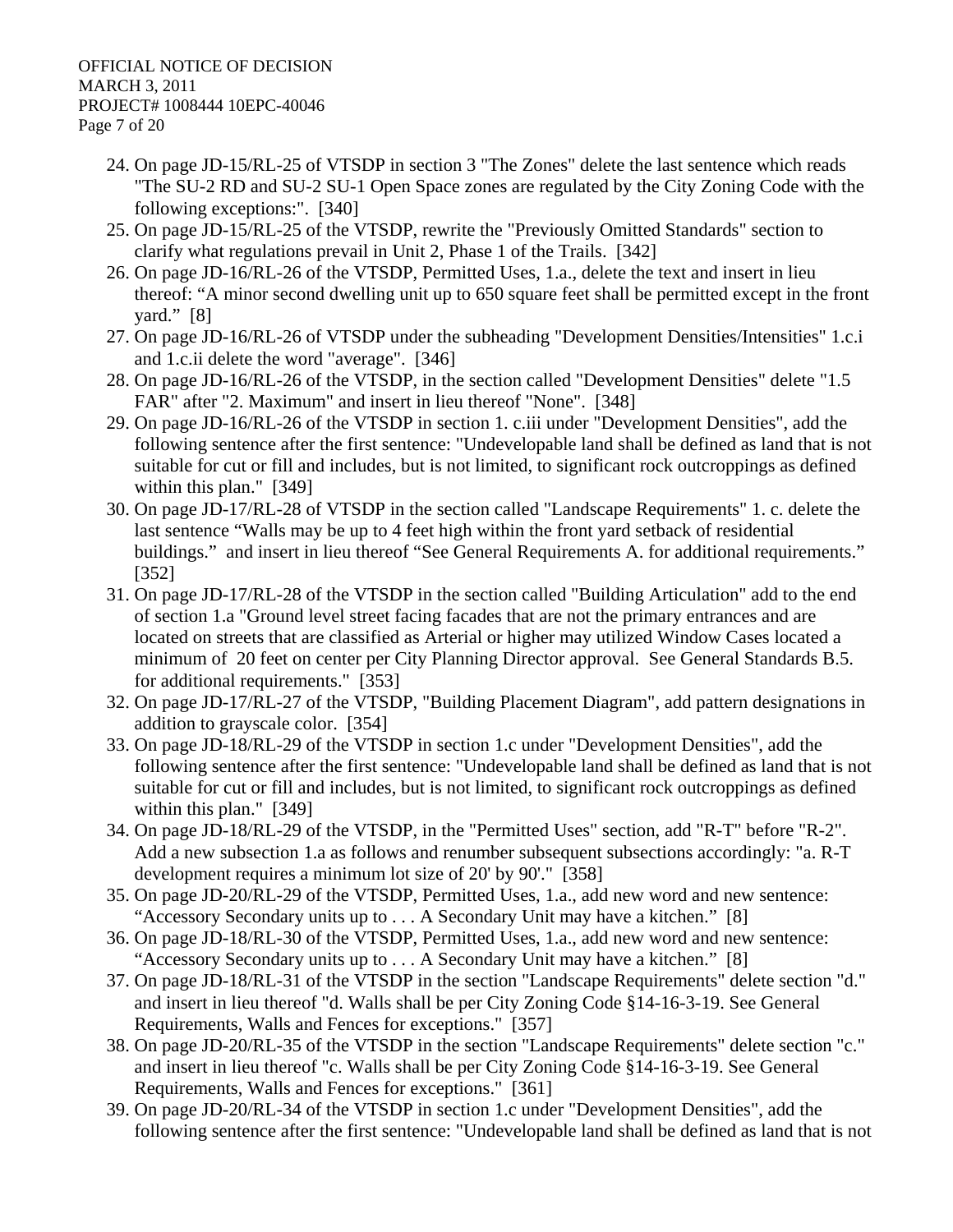suitable for cut or fill and includes, but is not limited, to significant rock outcroppings as defined within this plan." [349]

- 40. On page JD-22/RL-34 of the VTSDP, Permitted Uses, 1.a., add new word and new sentence: "Accessory Secondary units up to . . . A Secondary Unit may have a kitchen." [8]
- 41. On page JD-22/RL-35 of the VTSDP in the section "Landscape Requirements" delete section "c." and insert in lieu thereof "c. Walls shall be per City Zoning Code §14-16-3-19. See General Requirements, Walls and Fences for exceptions." [367]
- 42. On page JD-22/RL-36 of VTSDP in the section called "Lot Sizes" delete "up to" in 1.a and insert in lieu thereof "within". In 1.b delete "within" and insert in lieu thereof "more than". [369]
- 43. On page JD-22/RL-36 of the VTSDP in the section "Building Articulation" modify the second sentence in #1 so that it reads "In addition, on lots adjacent to the North Geologic Window, walls facing the North Geologic Window shall be view walls." [370]
- 44. On page JD-24/RL-40 of the VTSDP, add a second sentence in the first paragraph on the page JDas follows: "The General Standards do not apply to properties zoned RD." [373]
- 45. On page JD-25/RL-41 of the VTSDP Under "General Requirements" add new subsection after "Heights and Setbacks" called "Utilities". Add the following text after "Utilities" "1. Utility Easements shall be located in the public right of way or alleys. In order to facilitate pedestrian movement and maintain accessibility, utility infrastructure, such as light poles, transformers, boxes and access panels shall not be located in the sidewalk or pedestrian realm. Transformer boxes and access panels are not permitted in the front setback in residential zones. 2. Clearance: All screening and vegetation surrounding ground-mounted transformers and utility pads shall allow 10 feet of clearance for access and to ensure the safety of the work crew and public during maintenance and repair." [374]
- 46. On page JD-25/RL-41 of VTSDP in the section "Heights and Setbacks" 2.c insert the following sentence "Generally a major rock outcropping shall be a portion of bedrock or other stratum protruding through the soil level at a minimum of 6 feet high or greater, contain more than 50% exposed basalt or rock and shall include native trees and/or native shrubs" after "Rock outcrops occur randomly throughout the Plan area." Delete "-volcanic knolls or hillocks-". [376]
- 47. On page JD-25/RL-41 of the VTSDP, in the section called "Height and Setbacks" amend #2.a as follows: "a. Chimneys, cupolas, flagpoles, and elevator shafts may extend 10 feet beyond height limits. Screened equipment may extend 6 feet beyond height limits and shall be set back 15' from the facade." [377]
- 48. On page JD-28/43 of VTSDP delete entire section "f. Window Cases" and insert in lieu thereof "5. Window Cases. Window Cases allow some flexibility to the transparency requirement for commercial uses. Window Cases have transparent fronts and are surface mounted or recessed shallow boxes which are a minimum of 3 feet wide by 5 feet tall. Window Cases shall contain display material at all times and shall not be backlit." [387]
- 49. On page JD-26/RL-44 of the VTSDP, 8. Residential Garages:
	- a. Section a, after "Garage doors" add "facing streets"
	- b. Delete section "c. Residential Garages" and insert in lieu thereof the following: "c. Residential Garages. Garages shall not dominate the front façade. Street fronting garages shall be per the requirements of Table 3. Garages shall not exceed 50% of the total front facade. Three-car garages are not permitted on lots less than 48 feet wide. Three-car garages on lots greater than 48 feet wide shall have third garage set back a minimum of 3 feet from the primary garage facade. See Table 3 for additional garage requirements." [381]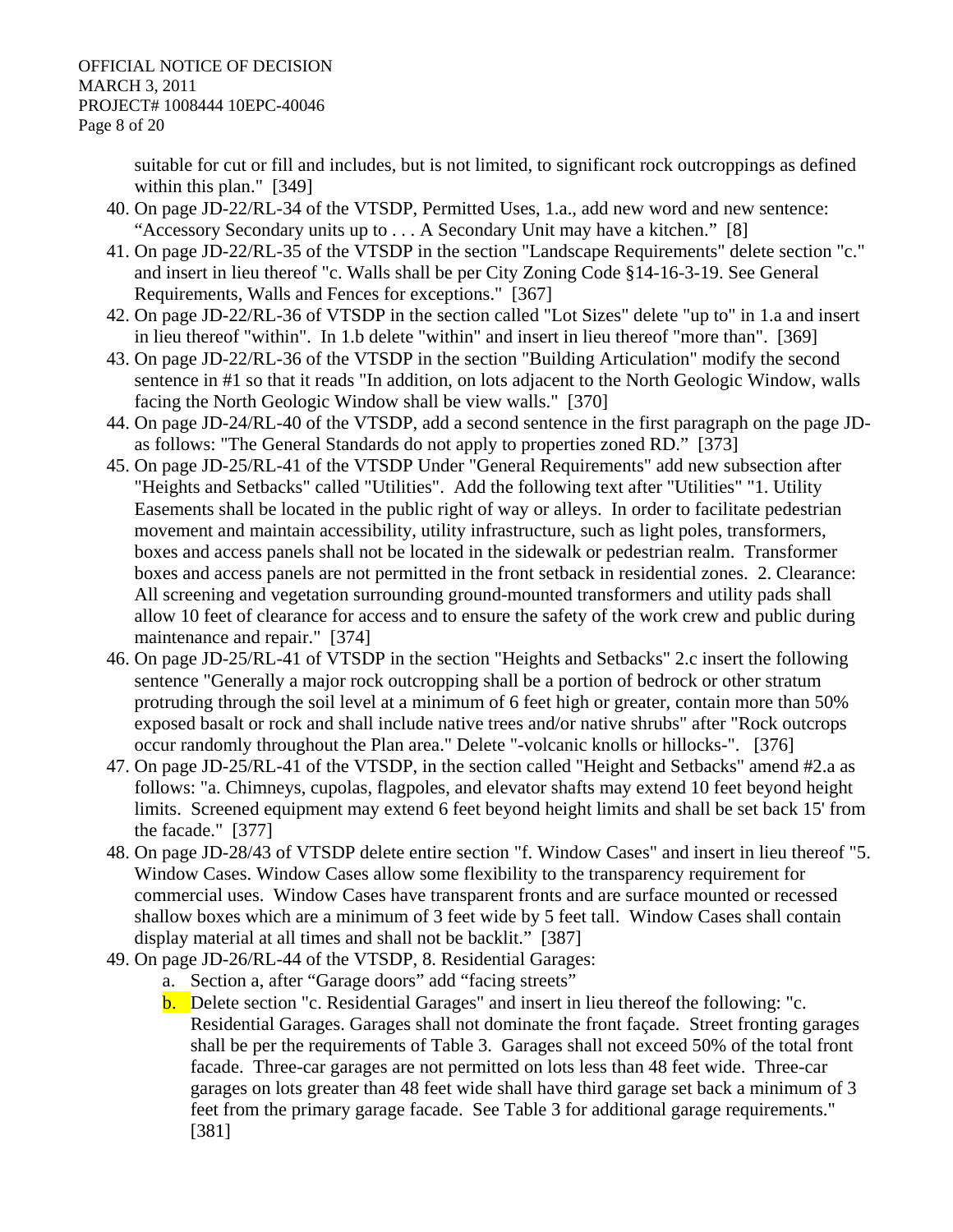- 50. On page JD-26/RL-44 of VTSDP move section "c. Residential Garages" to page JD-28 after "h. Entrances, Porches, Stoops and Vestibules". Re-letter preceding sections accordingly. [382]
- 51. On page JD-26/RL-45 of the VTSDP modify Table 3 to include "NOTE 4: On streets designated Collector or lower, residential garages on corner lots shall be accessed from an alley or side street." [383]
- 52. On page JD-30/RL-48 of the VTSDP, replace 1.a with the following:
	- "a. Walls & Fences Material Finishes & Design.
	- i. Height & Placement. Walls and fences shall not exceed a height of 36 inches where allowed within street-facing setbacks (except for columns that support arcades or trellises). Retaining walls in all locations shall not exceed 48 inches, unless approved by the City Hydrologist. Fences and walls shall not exceed a height of 72 inches along rear and interior side property lines, where they are inside of required street-facing setbacks. Height shall be measured from the lower side within the required side or rear yard.
	- ii. Adjacency to Monument and City Open Space. Properties that are located adjacent to the Petroglyph National Monument and City Major Public Open Space shall use coyote fencing, post and wire (not barbed), or view fencing. View fencing allows for a general sense of openness, visual transparency, and passive surveillance while still maintaining perimeter security.
	- iii. Materials & Design. Site walls may be clad or plastered with stucco, brick, tile masonry, concrete, or native stone (or synthetic equivalent). Exposed plain block, including all colors, is not allowed for site walls. Stucco and concrete shall have an integral color. The end of walls shall have a pier or pilaster that is at least 12 inches in width to give a substantial appearance. Post and wire or coyote fencing are allowed. Wood board, cyclone, chain link, and razor wire fencing are prohibited." [394]
- 53. On page JD-30/RL-49 of VTSDP under subsection "c. On-Lot Trees" in the second sentence delete "50" and insert in lieu thereof "40". [395]
- 54. On page JD-31/RL-49 VTSDP in Section "h. Storm Water Quality and Management" insert "Where appropriate," at the beginning of the first sentence, before "Development projects shall incorporate unobtrusive storm water features…" [398]
- 55. On page JD-32/RL-51 of the VTSDP, section "Usable Open Space Standards" revise #4 to read "4. Off-site Open Space dedication requirement are met by proposed and existing public and private (HOA Owned and maintained) parks, opens space tracts and trails." [399]
- 56. On page JD-32/RL-51 of the VTSDP, in the "Usable Open Space Standards" section, add "portals," after "porch" in #1. [400]
- 57. On page JD-32/RL-51 of the VTSDP, delete all of the text after "1. Parking Dimensions On-Site" and insert in lieu thereof, "Per the Zoning Code definition for "Parking Space, Automobile and Light Truck." [403]
- 58. On page JD-32/RL-51 of the VTSDP, in the "Parking Standards" section, 3. Landscaping, in the last sentence delete "260" and insert in lieu thereof "200". [401]
- 59. On page JD-32/RL-51 of the VTSDP, in the "Parking Standards" section, delete subsection number 4. Neighborhood Permit Parking. [402]
- 60. In the VTSDP wherever "Stormwater" is used, delete and insert in lieu thereof "Rainwater". [422]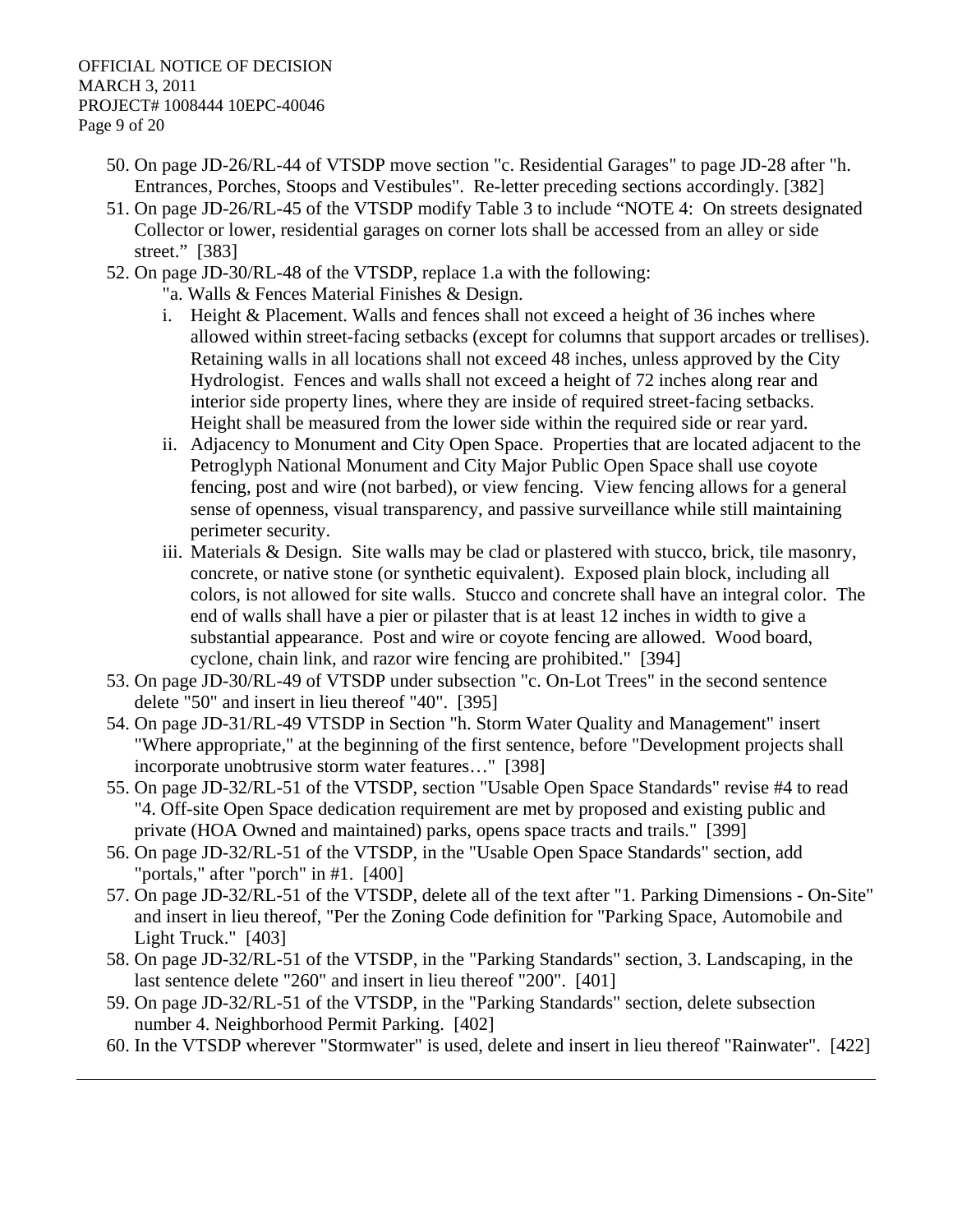*[Note: The following conditions reflect changes added to the March 2011 redline based on comments received after the November 4, 2010 EPC Hearing and further staff and agency review.]* 

*\_\_\_\_\_\_\_\_\_\_\_\_\_\_\_\_\_\_\_\_\_\_\_\_\_\_\_\_\_\_\_\_\_\_\_\_\_\_\_\_\_\_\_\_\_\_\_\_\_\_\_\_\_\_\_\_\_\_\_\_\_\_\_\_\_\_\_\_\_\_\_\_\_\_\_\_\_\_\_\_\_\_\_\_* 

- 61. The March 2011 red-line version of the VTSDP reflects the recommended conditions of approval. Where the conditions are silent and/or where the language does not exactly coincide, the text contained in the red-line version shall prevail.
- 62. Where "Planning Director" appears in the Plan, add "or his/her designee".
- 63. Within zones VTVC, VTRD, VTUR, and VTSL, in C. Landscape Requirements replace "See General Regulation B for plant list" with the following "Plants shall be from the General Regulation B Plant List A and/or Plant List B (see **Chapter 4 General Regulation B** for plant lists).
- 64. For VTML, replace "See General Regulation B for plant list" with the following: "i. Lots within 200 feet of the Petroglyph National Monument shall use plants from General Regulation B - Plant List A only.

ii. Lots more than 200 feet from the Petroglyph National Monument shall use plants from General Regulation B Plant List A and/or B.

iii. See Chapter 4 General Regulation B for plant lists."

65. On the cover page delete "Draft July 2010" and insert in lieu thereof "March 2011 Red-Line". 66. On page RL-i make the following changes:

- a. Under "City Council" delete "President" after Ken Sanchez
- b. Under "City Council" after "Rey Garduno, District 6" insert "Vice-President"
- c. Under "City Council" delete "Vice-President" after Trudy E. Jones
- d. Under "City Council" after "Don Harris, District 9" insert "President
- e. After the header "City Staff" insert "& Technical Review Team"
- f. Substitute "Hugh Floyd" for "Richard Shine"
- g. Add "Mikaela Renz-Whitmore, Long Range Planning" after Petra Morris
- 67. On page RL-1, add "Volcano" before "Trails" in the Exhibit title.
- 68. On page RL-2, delete the following redundant text from the last sentence of the first paragraph in the "Plan Area" section: "that identifies the Plan area for predominantly single-family residential uses and small neighborhood-serving commercial areas."
- 69. On page RL-2, in the last paragraph, in the sentence beginning "The exempted areas…" delete "during the planning process" and insert in lieu thereof "as the 2006 Plan was being developed."
- 70. On page RL-2, add a new Exhibit 3 with a map of the Trails Phase 1 and Unit 2 that illustrates Tract numbers for reference throughout the Plan regulations. Renumber subsequent exhibits accordingly.
- 71. On page RL-4, add a new Exhibit 4 illustrating the Plan Area location and renumber exhibits accordingly.
- 72. On page RL-5, add "Proposed" to the Exhibit 4 title.
- 73. On page RL-8, replace "Current" with "Pre-existing" in the section title and replace the second sentence of that subsection to read as follows: "RD zoning allows uses as intense as residential townhouse (RT) or residential limited townhouse (RLT)."
- 74. On page RL-8, add the following text before the second-to-last sentence: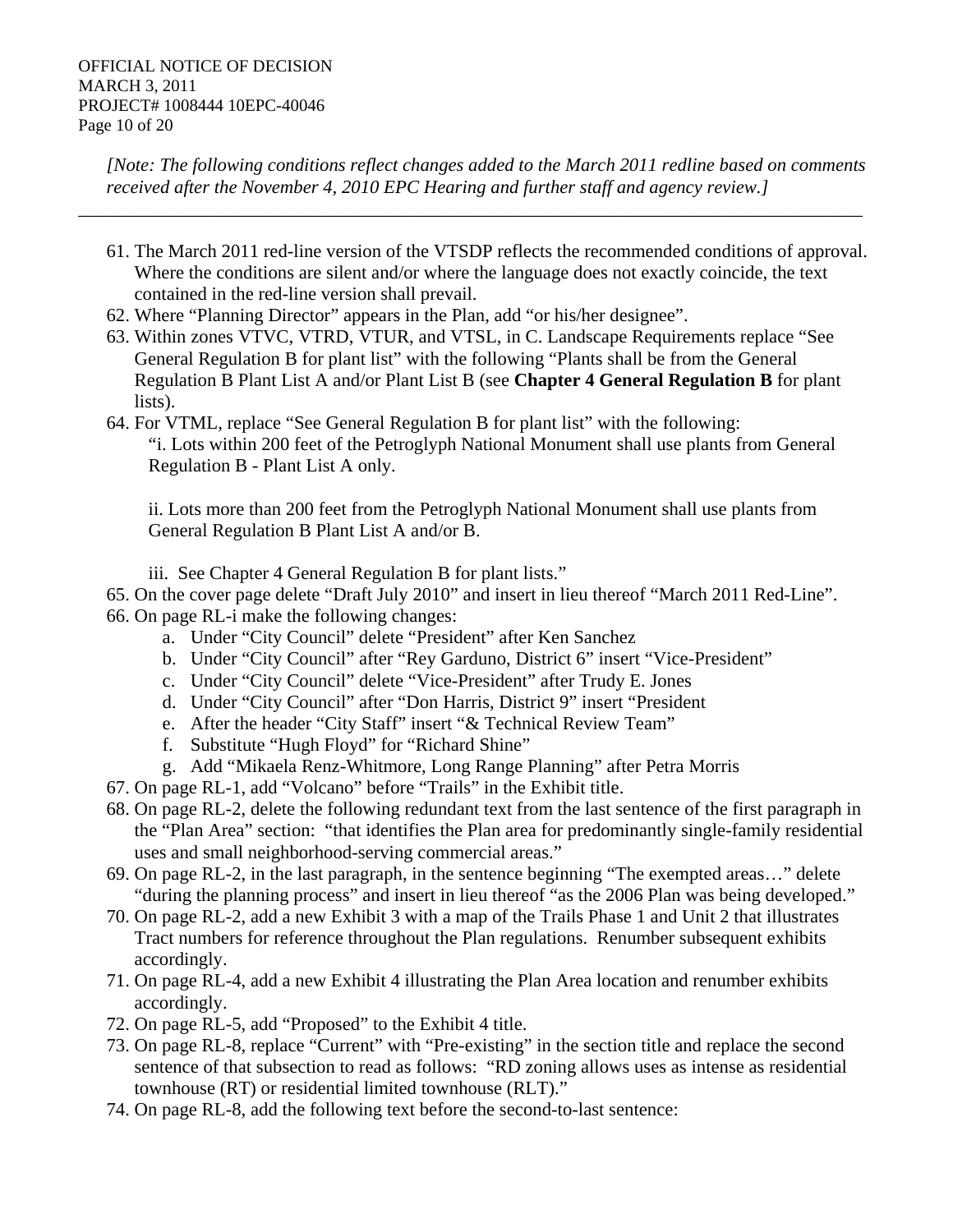"Because these uses that involve higher densities are allowed within the zone, the potential outcomes for development are hard to predict, and unintended negative impacts are difficult to mitigate. This Plan seeks to introduce a range of lot sizes, housing types, and densities of development and maintain flexibility in the development process, while improving the predictability of development."

- 75. On page RL-9, replace the first three sentences on the page to read as follows: "This Plan adopts new zoning for commercial areas with pedestrian-oriented design standards that serve neighborhoods. This new commercial zoning will allow development that supports a wide range of transportation, housing, services, and amenity choices."
- 76. On page RL-9, "Planning Process," in the last sentence of the first paragraph, delete "and consideration" and replace "separated" with "moved."
- 77. On page RL-9, "Planning Process," in the second paragraph, delete "where" and replace in lieu thereof "with opportunities for" in the sentence beginning, "The three plans can generally be described as follows…".
- 78. On page RL-10 in the section "Regulatory Tool" before the existing paragraph insert the following text:

 "The City of Albuquerque uses a system of ranked plans, starting with the Rank I Albuquerque / Bernalillo County Comprehensive Plan, which sets the vision, goals, and overall policies from a City- wide perspective. There are also lower-ranked plans that must comply with the intent, policies, and goals of higher-ranked plans. Rank II Plans, such as the West Side Strategic Plan or the Arroyos Facility Plan, are exclusively policy documents that provide more detail and give more direction about large but distinct areas within Albuquerque. Rank III Plans, including Sector Development Plans (SDP) such as this Volcano Trails SDP, take the most detailed look at smaller areas and can include both policy (i.e. direction) and regulations (i.e. law). This Rank III VTSDP is intended to further and comply with the policies and intents of the following adopted plans:"

| <b>Relevant Ranked Plans</b>                           | Area               | Policy /          |
|--------------------------------------------------------|--------------------|-------------------|
|                                                        |                    | <b>Regulation</b> |
| Rank I: Albuquerque / Bernalillo County                | Entire Albuquerque | Policy            |
| Comprehensive Plan                                     | Area               |                   |
| Rank II: Area / Facility Plans                         | Relevant           | Policy            |
| West Side Strategic Plan<br>$\bullet$                  | Albuquerque Areas, |                   |
| <b>Facility Plan for Arroyos</b><br>$\bullet$          | including Volcano  |                   |
| City of Albuquerque Major Public Open<br>$\bullet$     | Mesa               |                   |
| <b>Space Facility Plan</b>                             |                    |                   |
| Trails and Bikeways Facility Plan<br>$\bullet$         |                    |                   |
| <b>Facility Plan for Electric Service</b><br>$\bullet$ |                    |                   |
| <b>Transmission and Subtransmission</b>                |                    |                   |
| Facilities                                             |                    |                   |
| Rank III:                                              | Specific Area      | Policy /          |
| Northwest Mesa Escarpment Plan<br>$\bullet$            |                    | Regulation        |
| (NWMEP)                                                |                    |                   |

Insert the following Table 1 and renumber subsequent tables accordingly: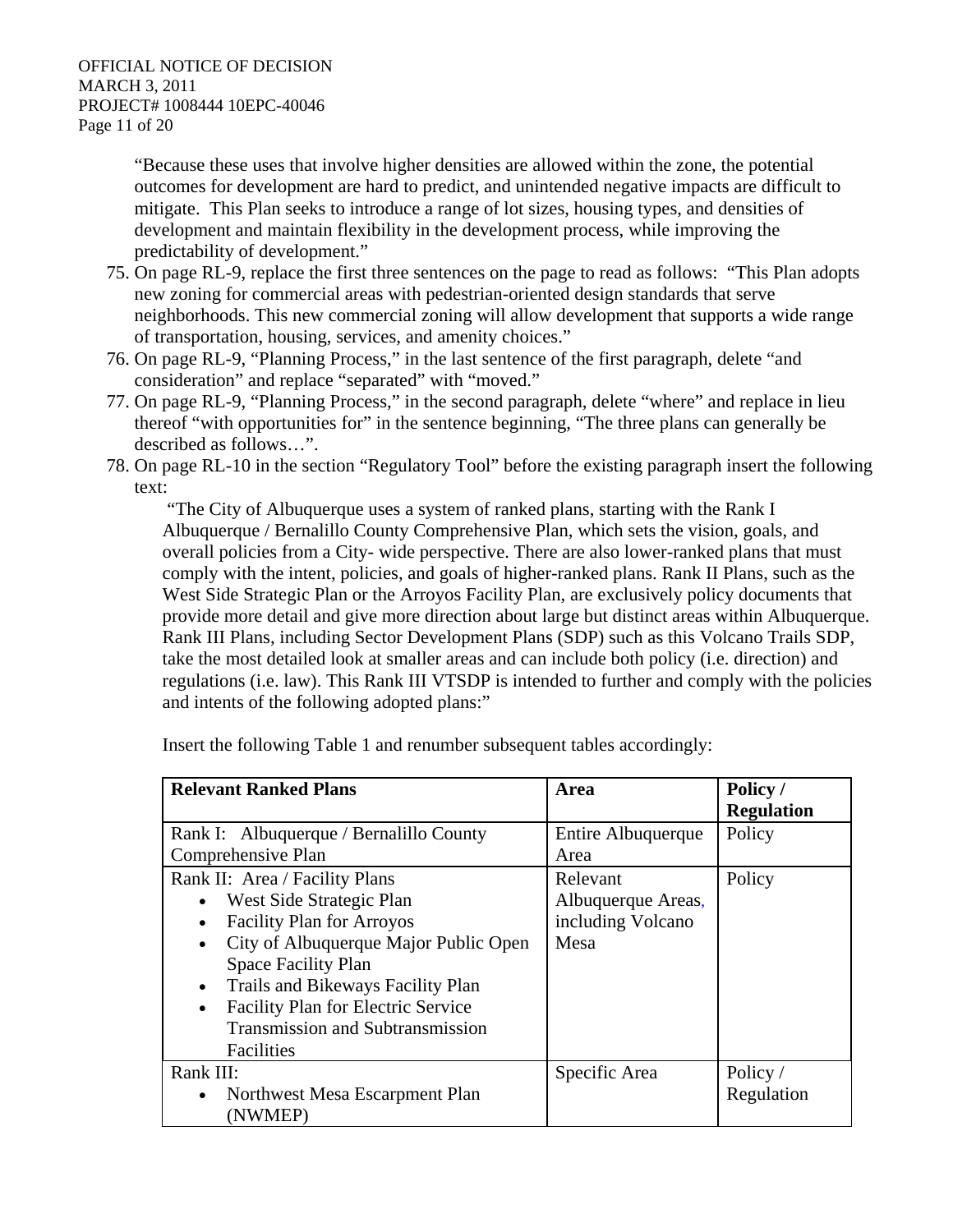After the paragraph following the table, insert the following text:

"Because the VTSDP and the NWMEP are both Rank III plans with overlapping boundaries, where a policy or regulation conflicts, the VTSDP prevails, unless otherwise detailed in this Plan. In areas with overlapping boundaries, where one plan is silent, the policies/regulations of the other plan prevail."

- 79. On page RL-14, add numbering to Goals for easy reference.
- 80. On page RL-14, replace the text for Goal 3 with the following: "Convenience stores and other neighborhood retail, like a grocery store, drugstore and hardware store, are encouraged within Neighborhood Centers to bring retail, commercial, and community services within walking distance of homes."
- 81. On page RL-14, replace the final two sentences with the following: "Building design, architectural elements, drainage, and site design should work together to conserve and harvest water, provide shade as relief from harsh sunlight and heat, and offer protection from seasonal winds and rain."
- 82. On page RL-15, add the following after Goal 5:

 *"6. Protect important views, vistas, and view corridors.* Important views from locations within Volcano Trails to the Rio Grande basin, across the city of Albuquerque and to the Sandia Mountains should be protected. Building height limits, site layout, and street orientation are all important tools to protect views into, out of, and through this unique area in perpetuity for nearby residents as well as all Albuquerque citizens and visitors. As development within the Trails will be visible from most of the City of Albuquerque, care should be taken to achieve non-visually intrusive development, especially in the lower-density residential areas adjacent to the Petroglyph National Monument. To minimize the visual impact of development, predominant colors used on structures should blend with the natural colors of the mesa."

83. On page RL-18, replace the entire page with the following:

"This chapter establishes the framework necessary to implement the Plan. It establishes SU-2 zoning for most properties within the Plan boundary and the development review process associated with the SU-2 zones. Not all properties are rezoned with this Plan. The areas with development pre-existing or approved prior to the adoption of this Plan or that were exempted from the development moratorium during the planning process retain their existing RD zoning.

• Section A-Zoning in this Chapter establishes a framework for future growth that encourages walkable, transit-supportive districts, while also maintaining many of the area's scenic qualities and conserving unique ecological and archeological assets.

• Section B-General Standards in this Chapter contains additional standards that apply across different zones. Properties zoned SU-2/VTVC, SU-2/VTUR, SU-2/VTSL, SU-2/VTML, and SU-2/ VTRD must comply with the provisions of the General Standards section as applicable. [407]"

- 84. On page RL-19, delete the following from the last sentence of section "Development Review Process": "over those other City regulations and standards."
- 85. On page RL-21, replace the first paragraph with the following:

### "**Zoning Intention and Character**

The development standards for each of the zones are located in the following section **A-Zoning** in this Chapter."

86. On page RL-21, remove references to page numbers for each zone.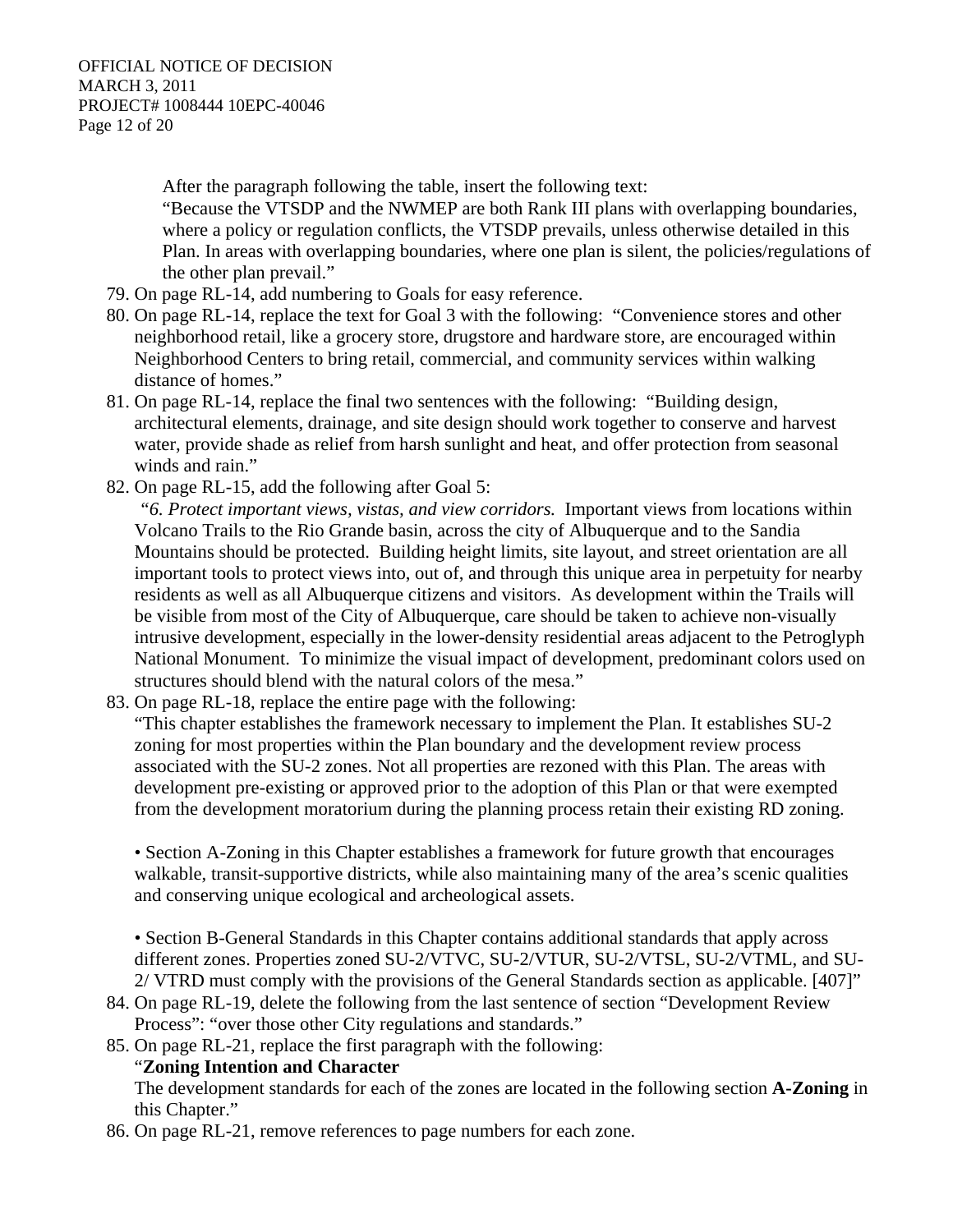87. On page RL-21, add the correct City Zoning reference for RD zone.

88. On page RL-21, replace "SU-2 Open Space" with the following:

"SU-2 Volcano Trails Open Space. This area includes proposed and existing privately owned and maintained (i.e. Homeowners Association-owned and maintained) parks, open space, and trails, which meet the developer's Off-site Open Space dedication requirements. [326] [399]"

- 89. On page RL-24, Exhibit 9 shall be revised as follows:
	- a. replace VTRD zoning with RD in Unit 2, Tract 8 (currently the VTRD tract west of Rainbow,
	- b. add an asterisk to VTUR south and east of Oakridge,
	- c. show 200' and 500' buffers from escarpment on VTML,
	- d. show unplatted RD in Unit 2, Tract 1as VTRD.
- 90. On page RL-25, add the following text as the first bullet under "Pre-existing Standards for Development": "Subdivisions and site development plans approved prior to the adoption of this Plan are subject only to the requirements approved at the time of their approval. This includes the Cantata @ the Trails (shown with an asterisk on **Exhibit** 9) approved by the DRB in October 2007."
- 91. On page RL-25, replace bullets with numbers.
- 92. On pages RL-32 and 33, add a page for SU-2 VTRD with the following text:

"A. GENERAL

Permitted Uses

1. RD per City Zoning Code § 14-16-2-14 except for the following:

a. Accessory units A minor second dwelling unit up to 650 square feet shall be permitted except in the front yard. [8]

b. Gated and/or walled developments are prohibited.

Lot sizes

- 1. The following requirements shall apply:
- a. On lots without alleys, minimum lot size shall be 5000 square feet.
- b. On alley lots minimum lot size shall be 3000 square feet.

B. BUILDING PLACEMENT, FORM, AND DESIGN

Building Articulation

1. The following articulation standards shall apply to buildings in the SU-2 Trails/VTRD zone:

 a. Transparency: At least 25% of the area of the street-facing elevations shall be comprised of windows and/or entrances.

b. Residential garages shall be setback from the front façade. See General Standards.

 b. Residential garages shall be set back from the front façade. See General Standards B.8 for additional requirements.

 c. Each dwelling unit shall address the street with one of the following three options. In the case of a developer constructing 3 or more dwelling units, at least 2 of every 3 shall incorporate a porch.

Options:

• a porch or stoop at least 5 feet in depth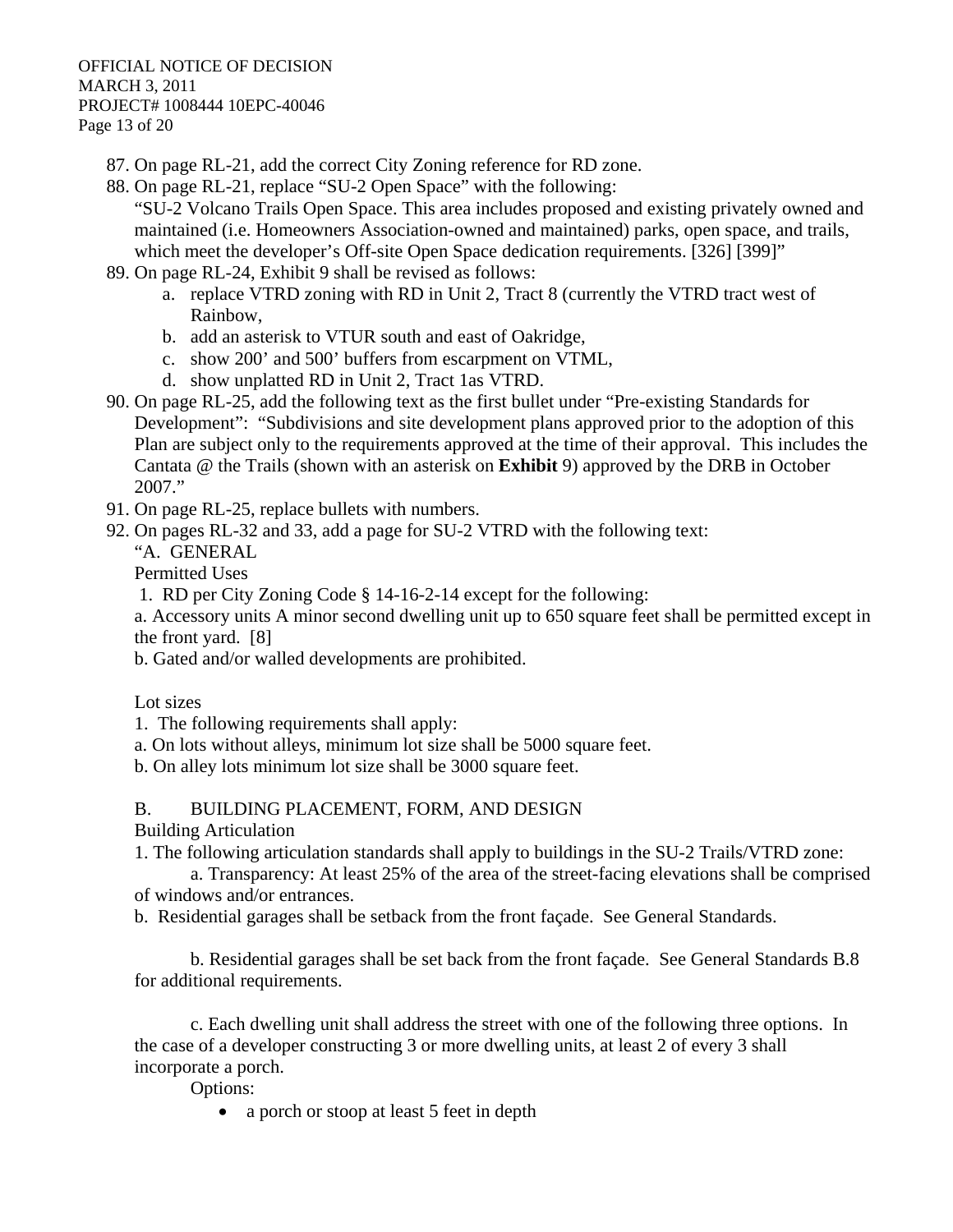- a walled courtyard with entrance easily visible from the public right-of-way
- a window on the front façade that directly faces the street
- 2. See General Standards B. for addition articulation requirements.
- C. Landscape Requirements
- 1. The following landscape requirements shall apply to all development in the VTRD zone:
	- a. One tree and 50% vegetative cover in front of all single family lots.

b. All development that is not single-family residential shall follow City Standard Landscaping requirements per City Zoning Code 14-16-3-10.

c. Plants shall be from the General Regulation B – Plant List A and/or Plant List B (see Chapter 4 General Regulation B for plant lists).

d. Walls shall be per City Zoning Code §14-16-3-19. See General Requirements, Walls and Fences for exceptions.

e. Off-street pedestrian connections via a landscaped parkway with a trail on one side shall be permitted in lieu of street sidewalks.

2. See General Standards C. for additional requirements.

### D. USABLE OPEN SPACE REQUIREMENTS

1. No additional requirements to RD.

### E. PARKING REQUIREMENTS

- 1. No additional requirements to RD.
- 93. On RL pages 35 and 37, for VTSL and VTML, delete the text in B. Building Articulation c. and insert in lieu thereof "Each dwelling unit shall have a porch or stoop address the street with one of the following three options. In the case of a developer constructing 3 or more dwelling units, at least 2 of every 3 shall incorporate a porch or stoop.
	- a porch or stoop at least 5 feet in depth
	- a walled courtyard with entrance easily visible from the public right-of-way
	- a window on the front façade that directly faces the street"
- 94. On page RL-35, delete D.1. in its entirety, as multifamily dwellings are not allowed in the zone, and renumber other items accordingly.
- 95. On page RL-36, in "Development Densities," replace a. and b. with the following: "a. Maximum 3 du/acre for parcels within 200 feet of the Petroglyph National Monument" and "b. Maximum 8 du/acre for parcels located more than 200 feet from the Petroglyph National Monument".
- 96. On page RL-37, in **B. Building Articulation 2.a.**, delete "i. Exception" in its entirety.
- 97. On page RL-40, delete "General Requirements" and insert in lieu thereof "General Design Standards."
- 98. On page RL-40, delete paragraphs "Quality," "Climate," and "Views."
- 99. On page RL-40, replace General Requirements 1. with the following: "Where there is a conflict between the regulations in this document and those of the Northwest Mesa Escarpment Plan, this Plan shall prevail unless otherwise detailed in this Plan. Where one plan is silent, policies and regulations in the other plan prevail."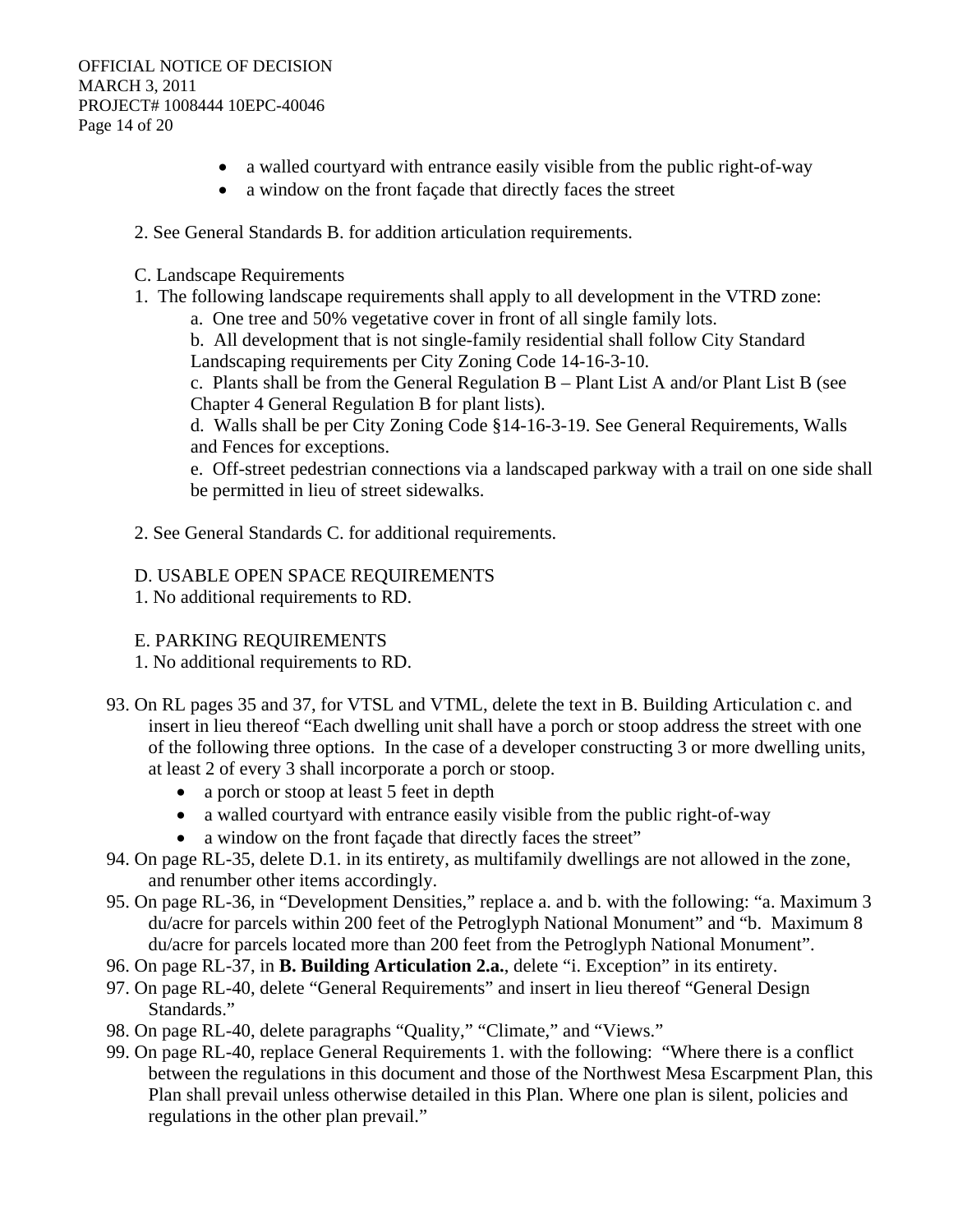- 100. On page RL-41, in "Heights and Setbacks" 2.c., remove the word "randomly" from the sentence beginning, "Rock outcrops occur…".
- 101. On page RL-41, in "Heights and Setbacks" 2.c., add "and/or artifacts" at the end of the sentence beginning "Site treatment shall include…".
- 102. On page RL-42, add a map for PNM Electric facilities. [1]
- 103. Starting on page RL-42, "General Design Standards" shall be renumbered to match the style of the previous sections.
- 104. On page RL-43, "Roofs", replace the text with the following: "Reflective roofs are prohibited. Parapets shall hide flat roofs from adjacent public rights-of-way and Major Public Open Space. Dimensional asphalt shall be used if asphalt roofing is specified. Solar panels are permitted on roofs and need not be screened."
- 105. On page RL-43 "Windows" delete "1 ½" and insert in lieu thereof "2.5".
- 106. On page RL-44 "Residential Garages" turn the following text into a numbered list, including new regulations i, iii, and iv:

"i. Garage doors facing streets shall be set back a minimum of 2 feet from the garage facade to create a 'shadow box' that minimizes the prominence of the garage door.

ii. Three-car garages are not permitted on lots less than 48 feet wide. Three-car garages on lots greater than 48 feet wide shall have a third garage setback of 3 feet minimum from the primary garage façade.

iii. On lots less than 48 feet, property owners intending to build garages on the property lot line shall submit a platted and filed maintenance easement agreement signed by the adjacent property owner prior to being issued a building permit.

iv. The color of garage doors shall blend with or complement the exterior wall color in order to minimize the prominence of the garage door. See B. Building Design Standards 9. Color for additional requirements.

- v. See Table 3 for additional garage requirements. [381]"
- 107. On page RL-43 "Residential Garages" add the following sentence at the end of the existing text: "On lots less than 48 feet, property owners intending to build garages on the property lot line shall submit a maintenance easement agreement signed by the adjacent property owner prior to being issued a building permit."
- 108. On page RL-47 "Service Areas" replace the text with the following: "Service areas (e.g. loading docks, freestanding mechanical equipment, refuse containers, compactors, recycling receptacles, etc.) shall not be visible from streets or public open spaces. They shall be located away from streets, recessed within the building envelope, and/or screened from view of streets and Major Public Open Space. Service areas recessed within the building envelope and facing streets and/or Major Public Open Space shall not comprise more than 20% of a building's linear frontage and shall be accompanied by roll-up doors."
- 109. On page RL-47 "Commercial Signage" replace the first sentence with the following: "Signs shall complement the architectural style of site building(s)."
- 110. On page RL-47 "Energy-Efficient Buildings" the bulleted list should be edited to read as follows: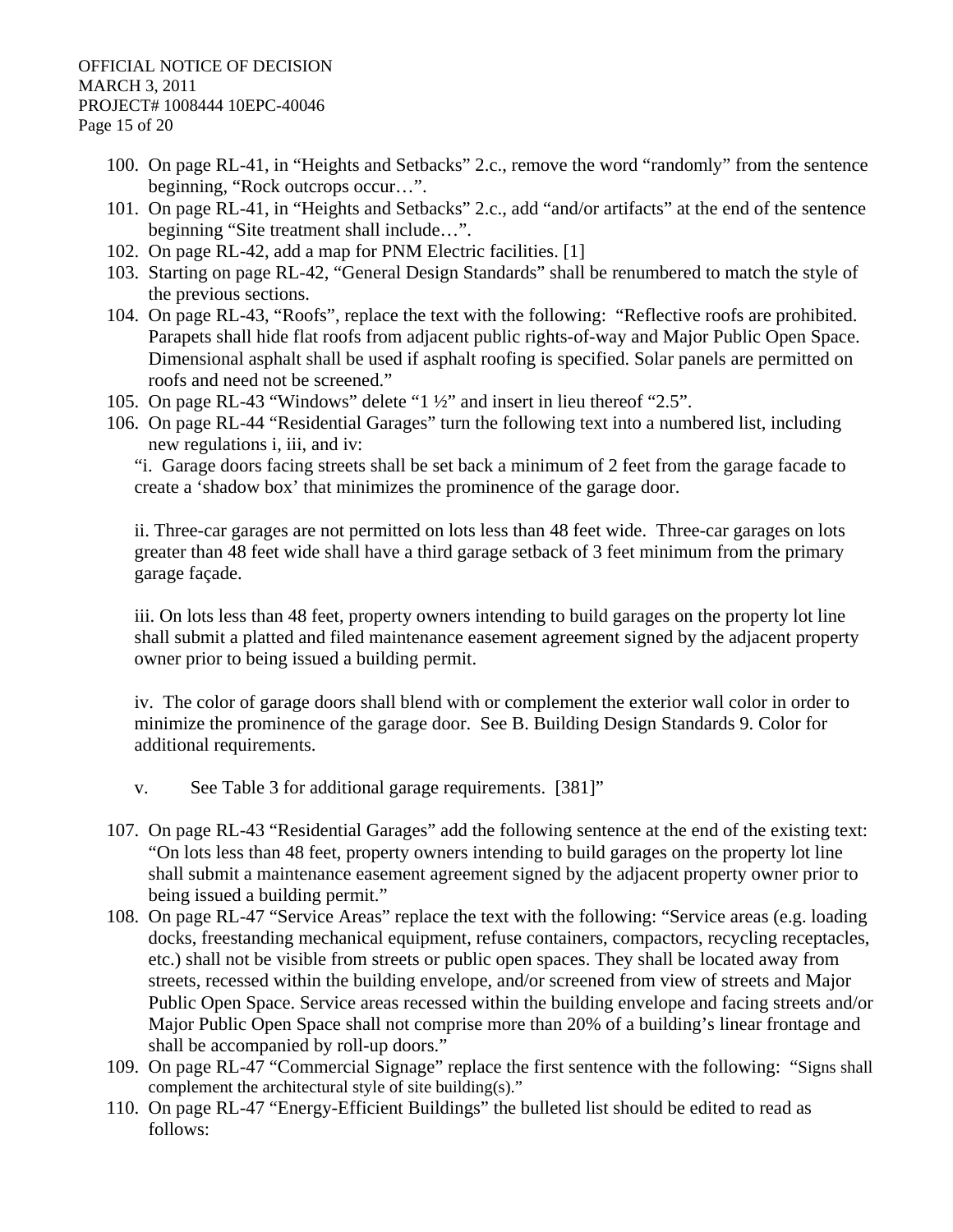#### OFFICIAL NOTICE OF DECISION MARCH 3, 2011 PROJECT# 1008444 10EPC-40046 Page 16 of 20

- interior daylighting;
- low-energy consumptive lighting for at least 80% of fixtures;
- heat-exchange units;
- super-insulated low-emissive windows;
- passive or active solar heating;
- passive or active solar hot water;
- highly efficient appliances and heating and cooling systems;
- generation of electricity through wind generation and photovoltaics.; and
- geothermal heating and cooling.
- 111. On page RL-48, a new number 3 should be added (and subsequent items renumbered accordingly) to read as follows: "3. Sidewalk Locations. The location of sidewalks shall reflect the desired character and density of the surrounding land uses. In high and medium-density neighborhoods (i.e., SU-2/VC and SU-2/UR, and SU-2 SL zone), sidewalks are essential to creating a vibrant, pedestrian lifestyle. In lower-density settings (i.e., SU-2/ML), the use of sidewalks may be excessive, and connections may be more appropriately provided via trails and gravel shoulders.
	- a. Where average densities exceed 4 units per gross acre, sidewalks shall accompany both sides of all streets.
	- b. Where average densities are less than 4 units per acre, trails and gravel shoulders may be used in lieu of street sidewalks."
- 112. On page RL-49, a new final sentence should be added to "7. Grading" to read as follows: "Bikeways and other amenities within the right-of-way shall be provided in such a way as to minimize the extent of disturbance to slopes and vegetation and the need for cut and fill."
- 113. On page RL-50, add the following text as the second to last paragraph in "10. Appropriate Planting Lists": "All properties in Volcano Trails more than 200 feet from public lands such as the Petroglyph National Monument, arroyos, and other Major Public Open Space shall use plants from Plant List A and/or B."
- 114. On page RL-50, the first sentence of "10. Appropriate Planting Lists" should be replaced to read, "The purpose of regulating plants are is…"
- 115. On page RL-50, the second sentence of 10.a. should be replaced to read, "This plant list is reproduced in full in **General Regulation B**.
- 116. On page RL-50, in the third sentence of 10.a, delete "adjacent to" and insert in lieu thereof "within 200 feet of".
- 117. On page RL-54, "in the VHAP" shall be deleted from the end of the second paragraph. The third, fourth, and fifth paragraphs shall be deleted.
- 118. On page RL-59, the following shall be inserted:

# **"Xeric Plant List B**

A list of official xeric or low-water plant species periodically updated by the Albuquerque Bernalillo County Water Utility Authority (ABCWUA). To obtain the most current information, contact ABCWUA: Telephone: 505-842-WATR Website: http://www.abcwua.org/pdfs/xeriplantlist.pdf For additional information, see ABCWUA's How-To Guide to Xeriscaping: http://www.abcwua.org/content/view/73/63/"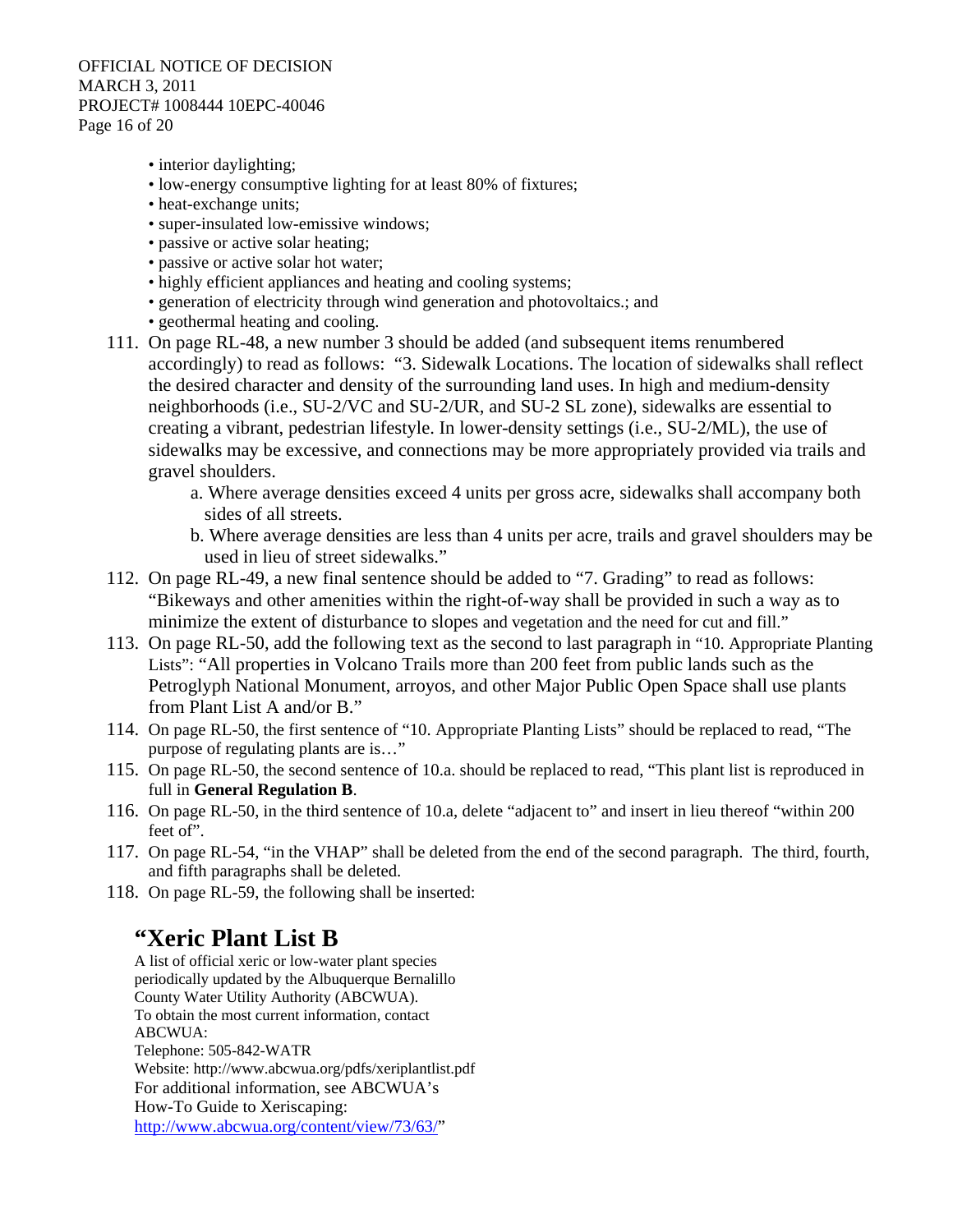- 119. On page RL-60, Standard CM-1 shall be replaced in its entirety with the following: "Prior to beginning construction, the property owner shall construct a temporary silt fence at the site boundary adjacent to sensitive lands (i.e. the Escarpment Buffer, Major Open Space Area, archeological site, or public or private conservation area to be maintained in natural desertscape) to effectively barricade it protect them from heavy equipment and vehicles. Photographs of the site in its original condition shall be submitted with the application for building permit, and subdivision and/or site development plan."
- 120. On page RL-60, Standard CM-2 shall be deleted and subsequent numbering adjusted accordingly.
- 121. On page RL-60, Standard CM-3 (now 2), the following text shall be deleted, "within the Conservation Area and the Impact Area".
- 122. On page RL-60, Standard CM-4 (now 3), subsection b. shall be deleted.
- 123. On page RL-62, the first paragraph shall be replaced with the following: "Improved naturalistic channel design shall retain as much undisturbed desert vegetation and rock formations insofar as practicable."
- 124. On page RL-62, Standard RDM-1.3, delete the following: "such as rip-rap, gabions, or tinted concrete".
- 125. On page RL-62, RDM-2, the following text shall be added at the end: "Rainwater detention ponds shall be fully lined."
- 126. Planning staff shall coordinate with Open Space Division to review areas of difference between the NWMEP and the Volcano Trails SDP.
- 127. City Open Space Division and the property owner shall coordinate to create a map of existing rock outcroppings as defined in this Plan within the Volcano Trails SDP boundary to forward to City Council.
- 128. On page RL-3, amend the exhibit to change the boundary between the SDPs to a line type that does not look like the line work for proposed limit access roadways.
- 129. On page RL-4, delete the second paragraph and insert in lieu thereof the following: "Approximately 30 percent of the Trails is complete. Vacant parcels remaining include the areas designated for future commercial uses and the lots bordering the North Geologic Window and APS and State of New Mexico lands."
- 130. On page RL-7, add a new exhibit that shows existing and proposed parks and OS within the Volcano Trails SDP.
- 131. On page RL-7, replace "XX acres of open space" with "there are 41 acres of open space/parks,".
- 132. On page RL-8, replace "xx" with "estimated to be 2,050". In the following sentence, replace "xx" with "215,000".
- 133. On page RL-15, Goal 5, add the following text before the sentence that begins "Building Colors":

"The preferred transition from the Petroglyph National Monument's North Geologic Window to development is a single-loaded street. Requirements for fencing, landscaping, and heights are more restrictive within 200 feet of the North Geologic Window."

- 134. On page RL-25, revise the following:
	- add to the end of the paragraph in  $#1$  the following text: "(Case# 07DRB-00613)".
	- add to bullet #2 "and existing public park" before "shall"
	- in bullet #4, replace "based on the size and location of park/school site" with "subject to and in conjunction with the road to the North Geologic Window referenced above. The ultimate location is to be determined via coordination between the City and the property owner. The proposed street shall be coordinated with the City Open Space Division to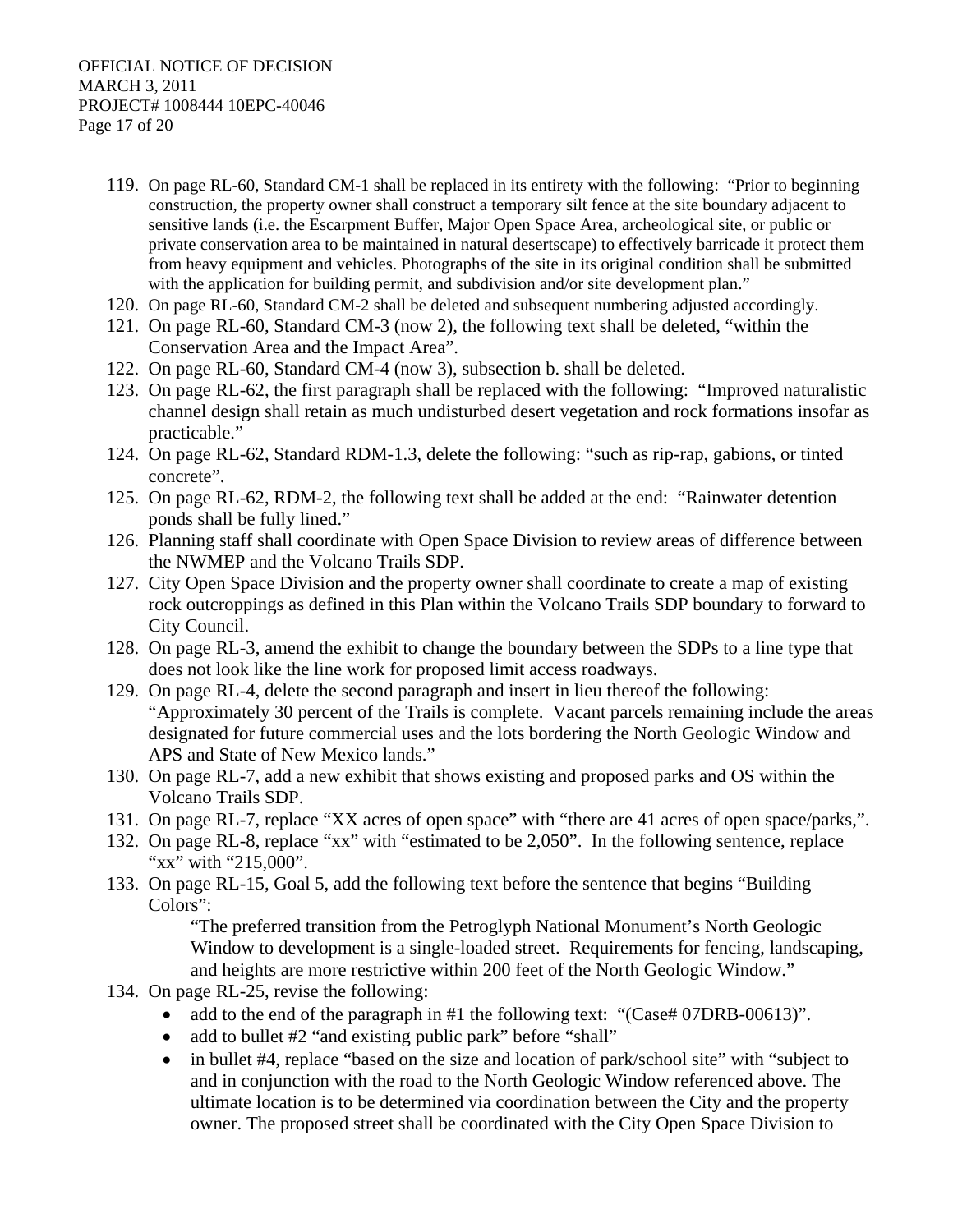ensure that one street provides adequate and acceptable access for both APS and the North Geologic Window"

- in bullet #5, delete the following text: "that is currently landlocked per agreement with the property owner"
- 135. On page RL-26, clarify 1.e. to include "standalone commercial" in front of parking lot (or other appropriate language to match the recent zoning code amendment distinguishing parking lots for fee).
- 136. On page RL-27, B.2.a., delete the word "street" from Building Placement Diagrams (also RL-30) as well as 2.a for both VCVC and VCUR.
- 137. On page RL-27, 30, replace "Maximum" with "Minimum" in the caption of the Building Placement Diagram.
- 138. On page RL-28, 31: Open space requirements add word "plus" at D.1.
- 139. On page RL-37, B. Height 1., add the following sentence after the sentence ending "footprint": "Within 200 feet of the Petroglyph National Monument or Major Public Open Space, height is limited to 18 feet."
- 140. On page RL-44, Building Design Standards 7, bullet 2, delete the text and insert in lieu thereof the following:
	- Single-family detached houses the selected entrance option must meet the following relevant condition:
		- o *Porch or stoop*: a covered area with a minimum of 60 square feet floor area and at least 6 feet clear in any direction
		- o *Walled Courtyard*: an entry feature, such as but not limited to a gate, a minimum of 6 feet wide and height between 6 feet, 8 inches and 8 feet, placed within the appropriate setback, connected by a courtyard wall between 4-5 feet high, and both designed and finished to complement the house in color and architectural style
		- o *Window on Front Façade*: a clear, transparent window or multiple windows of any size located within the area 3-6 feet from the finished floor that meet the design requirements in **B. Building Design Standard 6. Windows** in this Plan**"**
- 141. On page RL-41, add a new section "Transitions from North Geologic Window" with the following text: "The preferred transition from the North Geologic Window to development is a single-loaded street. This treatment shall be used for at least 60% of the lineal edge between the North Geologic Window and development for new subdivision platting. In no event shall there be development between the roadway and the North Geologic Window boundary. "
- 142. On page RL-50, delete the following sentence in Landscaping Design Standards 10. Appropriate Planting Lists: "This Plan expressly supports enforcement activities to prevent illegal removal of naturally occurring vegetation from its existing location."
- 143. On page RL-49, add a new bullet "roof storage systems & cisterns designed with the materials allowed by this Plan"
- 144. On page RL-54, delete the first sentence.
- 145. On page RL-54, expand the color palette shown in Exhibit 12, such as the colors shown at the EPC hearing. Dove Grey, Crystal White, and Blue Grey shall not be used as color for walls, only as accent colors (i.e at porches and/or entryways).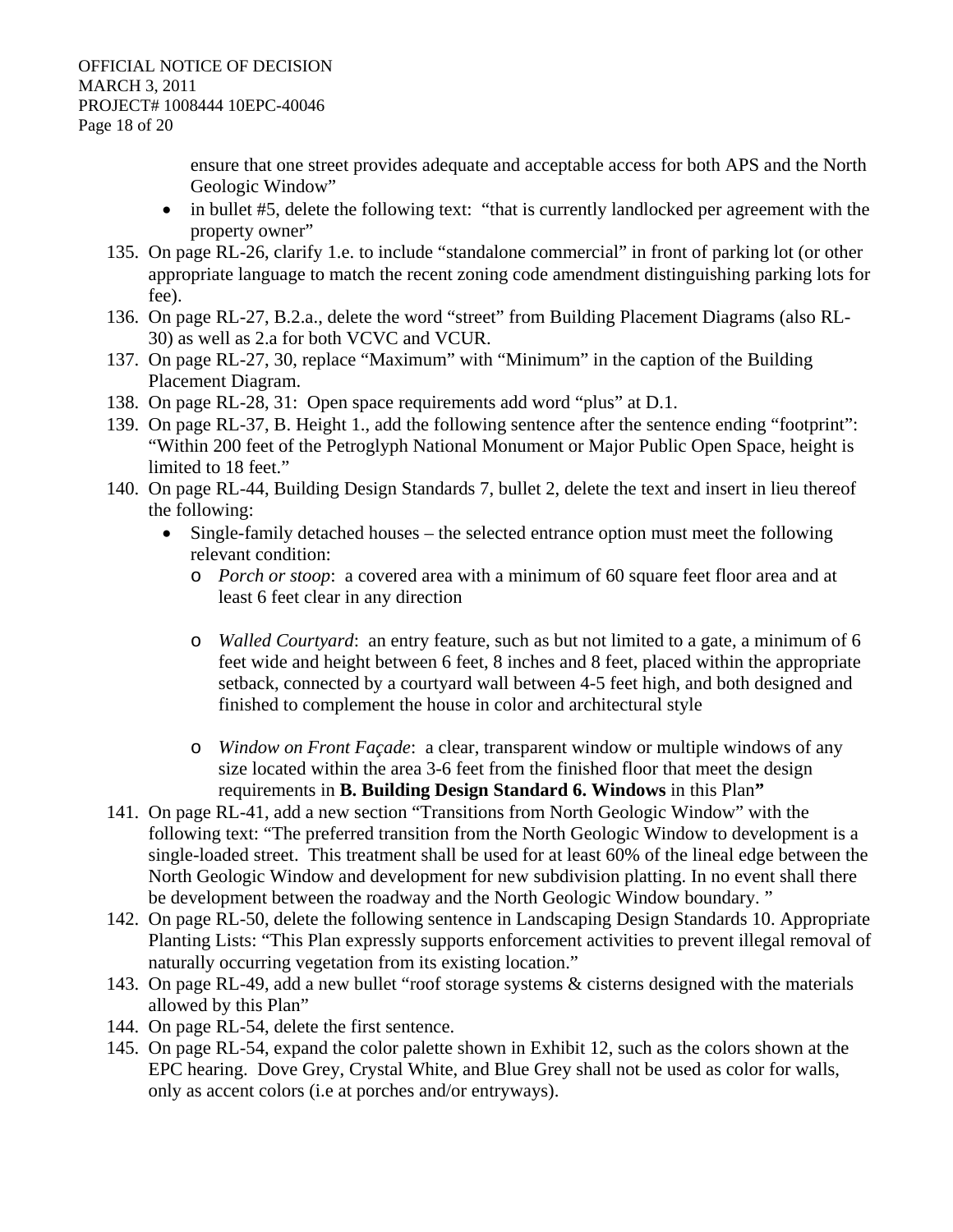146. On page RL-62, RDM-2 add a sentence that reads, "Developed flows into the Petroglyph National Monument shall not be permitted in excess of, or more concentrated than, natural flows."

#### PROTEST: IT IS NOT POSSIBLE TO APPEAL EPC RECOMMENDATIONS TO CITY COUNCIL; RATHER, A FORMAL PROTEST OF THE EPC's RECOMMENDATION CAN BE FILED WITHIN THE 15 DAY PERIOD FOLLOWING THE EPC's DECISION, WHICH IS BY **MARCH 25, 2011.**

APPEAL: IF YOU WISH TO APPEAL A FINAL DECISION, YOU MUST DO SO BY **MARCH 25, 2011** IN THE MANNER DESCRIBED BELOW. A NON-REFUNDABLE FILING FEE WILL BE CALCULATED AT THE LAND DEVELOPMENT COORDINATION COUNTER AND IS REQUIRED AT THE TIME THE APPEAL IS FILED.

Appeal to the City Council: Persons aggrieved with any determination of the Environmental Planning Commission acting under this ordinance and who have legal standing as defined in Section 14-16-4-4.B.2 of the City of Albuquerque Comprehensive Zoning Code may file an appeal to the City Council by submitting written application on the Planning Department form to the Planning Department within 15 days of the Planning Commission's decision. The date the determination in question is issued is not included in the 15-day period for filing an appeal, and if the fifteenth day falls on a Saturday, Sunday or holiday as listed in the Merit System Ordinance, the next working day is considered as the deadline for filing the appeal. The City Council may decline to hear the appeal if it finds that all City plans, policies and ordinances have been properly followed. If they decide that all City plans, policies and ordinances have not been properly followed, they shall hear the appeal. Such appeal, if heard, shall be heard within 45 days of its filing.

YOU WILL RECEIVE NOTIFICATION IF ANY PERSON FILES AN APPEAL. IF THERE IS NO APPEAL, YOU CAN RECEIVE BUILDING PERMITS AT ANY TIME AFTER THE APPEAL DEADLINE QUOTED ABOVE, PROVIDED ALL CONDITIONS IMPOSED AT THE TIME OF APPROVAL HAVE BEEN MET. SUCCESSFUL APPLICANTS ARE REMINDED THAT OTHER REGULATIONS OF THE CITY MUST BE COMPLIED WITH, EVEN AFTER APPROVAL OF THE REFERENCED APPLICATION(S).

Successful applicants should be aware of the termination provisions for Site Development Plans specified in Section 14-16-3-11 of the Comprehensive Zoning Code. Generally plan approval is terminated 7 years after approval by the EPC

Sincerely,

 Deborah Stover Planning Director